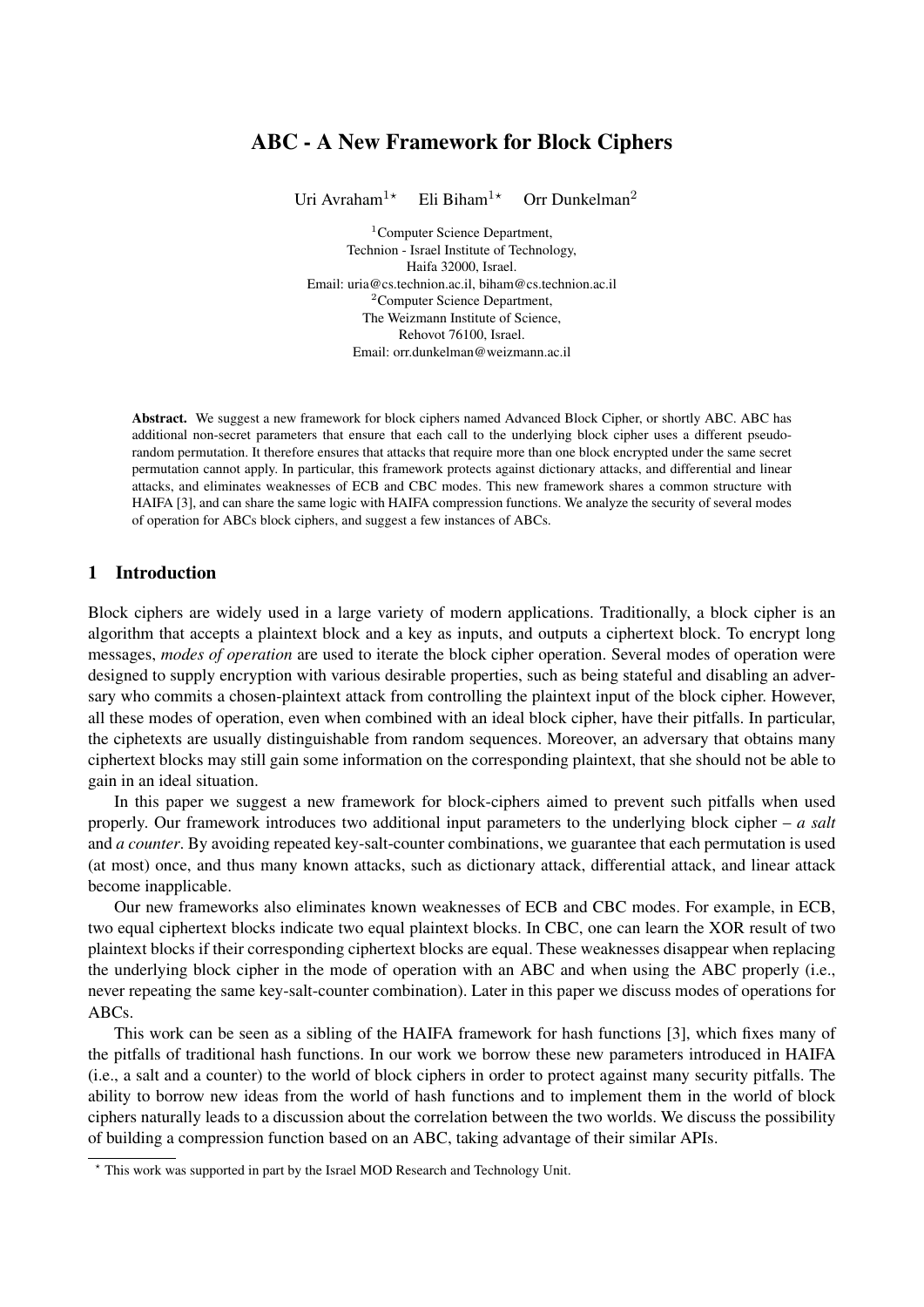## 1.1 Related Work

Seeds for some of our new ideas can be found in [14], where the authors suggest a block cipher that has an additional input called a *tweak*. This tweak is used to provide some variability to the encryption, without necessarily ensuring that each block uses a different permutation. In [14], the authors suggest several modes of operation for their new framework, of which one is the Tweakable Authenticated Encryption mode (TAE) where the concatenation of a nonce and the block index is used as a tweak. In our work the nonce (salt) and the index (counter) parameters are separated. This separation is natural due to the difference in the functionality of these two parameters. The salt should be a fixed value in all the ABC calls that are required for an encryption of a single message while the counter should be unique in every such call. The salt value can either be defined by the protocol or chosen by the encrypting party, while the counter value in every ABC call is defined by the protocol and the encrypting party cannot control it. Our framework also has better security than the security of tweakable block ciphers in some of the cases.

A major part of our work is investigating the security of our framework. For this analysis we adapt some security notions that were previously defined in [2].

## 1.2 Outline of This Paper

In Section 2 we describe our new ABC framework. In Section 3 we introduce the notations and definitions that we use throughout the paper. In Section 4 we define some security notions and provide security proofs for various properties. In Section 5 we discuss the similarity between stream ciphers and encryption schemes that are based on our new framework, and in Section 6 we discuss the relation of our new framework to hash functions. Finally, in Section 7 we suggest several instances for ABC block ciphers that conform to the new framework and examine these implementations.

## 2 The Framework

#### 2.1 The ABC Block Ciphers

**Definition 1** *A* salt *S* is a non-secret parameter that can be considered as defining a family of block ciphers.

The salt value should be chosen by the encrypting party or defined by the protocol (e.g., increased by one for every message).

**Definition 2** *A* counter t is a counter or a dithering, intended to introduce diversity between blocks.

The idea is that, when using an ABC as a building block for an encryption scheme (such as a mode of operation), the counter values for the instances of the ABC will be chosen by the encryption scheme and not by the encrypting party. This way, the counter is a parameter which is not subjected to manipulation by any of the parties.

Our new ABC framework introduces the use of a block counter and a salt as inputs to the underlying block cipher and defined as follows:

Definition 3 *An* advanced block cipher *(or shortly an* ABC*) is a function of the form:*

$$
E: \underbrace{\{0,1\}^n}_{plaintext} \times \underbrace{\{0,1\}^k}_{key} \times \underbrace{\{0,1\}^s}_{salt} \times \underbrace{\{0,1\}^c}_{counter} \rightarrow \underbrace{\{0,1\}^n}_{ciphertext},
$$

*such that the ciphertext block is computed by*  $C = E_{K,S,t}(M)$ *, where* E *is an* ABC, K *is the secret key,* S *is a salt, and* t *is a counter.*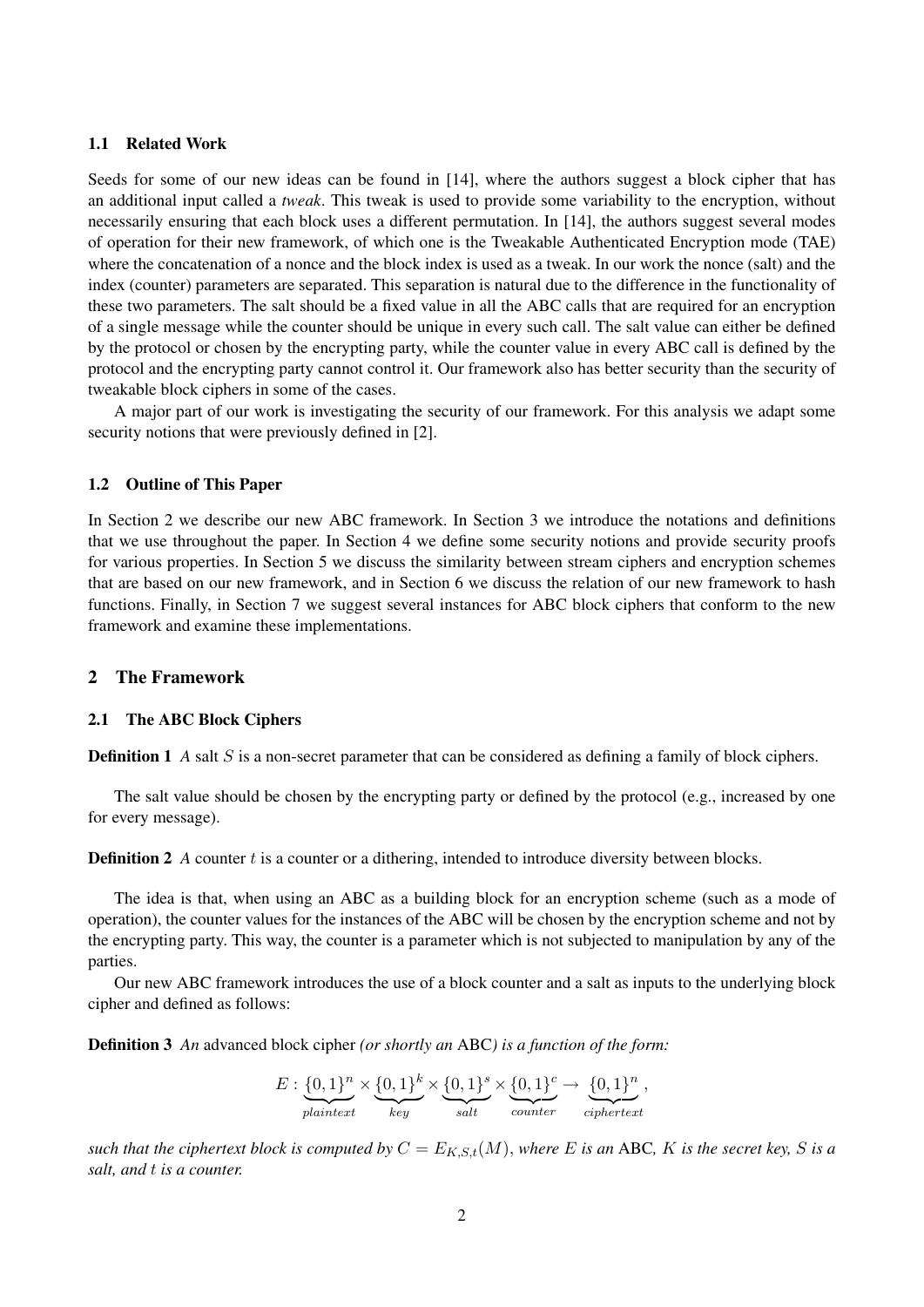The ABC framework aims at avoiding attacks that take advantage of the iteration of the encryption permutation by making sure that the same combination of key, salt and counter will never repeat. To achieve this, we demand that the same key-salt combination will never repeat for different messages, and that the same counter value will not repeat in two different ABC calls that are made while encrypting a single message. This demand limits the maximal length of an encrypted message to  $2<sup>c</sup>$  blocks, but for sufficiently large values of  $c$  this is not expected to be a problem.

As said, the salt should be defined by the protocol or chosen by the encrypting party in a way that ensures that the same key-salt combination never repeats. This requirement allows salt values to be reused as long as the keys are different. An even stronger requirement would never allow a salt value repeat for two different messages (even if the keys that are used to encrypt these messages are different). Such a requirement provides an even better security.

Note that like block ciphers, or any other kind of cryptographic primitives, ABCs are not necessarily secure, e.g., the identity ABC defined by  $E_{K,S,t}(M) = M$  for every K, S and t, is clearly insecure. In this paper we assume that the ABCs and the (traditional) block ciphers are secure, and discuss the security features of such primitives when combined in modes of operation.

When discussing the security of modes of operations for ABCs, we assume that the underlying ABCs are ideal, and when we develop ABCs we try to make them as close as possible to ideal ABCs.

**Definition 4** An ideal block cipher is a family of random permutations  $E: \{0,1\}^k \times \{0,1\}^n \to \{0,1\}^n$  such that for every key  $K\in\{0,1\}^k$  the permutation  $E_K(\cdot)$  is chosen uniformly at random from the set of all possible *permutations over*  $\{0,1\}^n$ *.* 

Definition 5 *An* ideal ABC *is a family of random permutations such that for every* (K, S, t) *combination the* permutation  $E_{K,S,t}(\cdot)$  is chosen uniformly at random from the set of all possible permutations over  $\{0,1\}^n$ .

## 2.2 Using the New Cipher in Modes of Operation

Modes of operation are used for the encryption of long messages. A mode of operation makes use of several calls to an underlying block cipher. ABCs can also be used in modes of operation, and in this section we discuss a family of modes of operation for ABCs.

Definition 6 *An* advanced mode of operation *(or shortly* AMode*) is a mode of operation in which the underlying cipher of the mode is an ABC, and when encrypting a single multi-block message under the mode of operation, all the calls to the underlying ABC get the same salt input, and each call gets a different counter.*

Notation 1 *Let X be a conventional mode of operation. We denote by*  $AX_{K,S}$  *the AMode that has the same structure as* X *but in which the underlying cipher is an ABC that gets* S *as the salt of all calls to the ABC, and the block index as the counter of each ABC.*

**Example 1** AECB<sub>K,S</sub> is the AMode in which the *i*'th block satisfies:  $C_i = E_{K,S,i}(M_i)$ .

**Example 2** ACBC<sub>K,S</sub> is the AMode in which  $C_0 = IV$  and  $C_i = E_{K,S,i}(M_i) \bigoplus C_{i-1}$  for every  $i = 1, ..., m$ , *where* m *is the number of blocks.*

As we show in Section 4, the AECB mode is indistinguishable from a random permutation when the underlying ABC it uses is ideal. Therefore, it looks like for "good" ciphers, there is no security motivation to use AModes with feedback. In particular, in the new framework, we get rid of the main pitfall of the ECB mode – encryption of the same plaintext block under the same key always results with the same ciphertext block. One might still want to use AModes with feedbacks for different purposes. For example, AOFB might be desirable for its fast online computations, and ACBC might be desirable for those that wish to mix feedbacks into encryption, and for transforming the cipher into a MAC. We show that, in our framework, these modes of operation are also secure.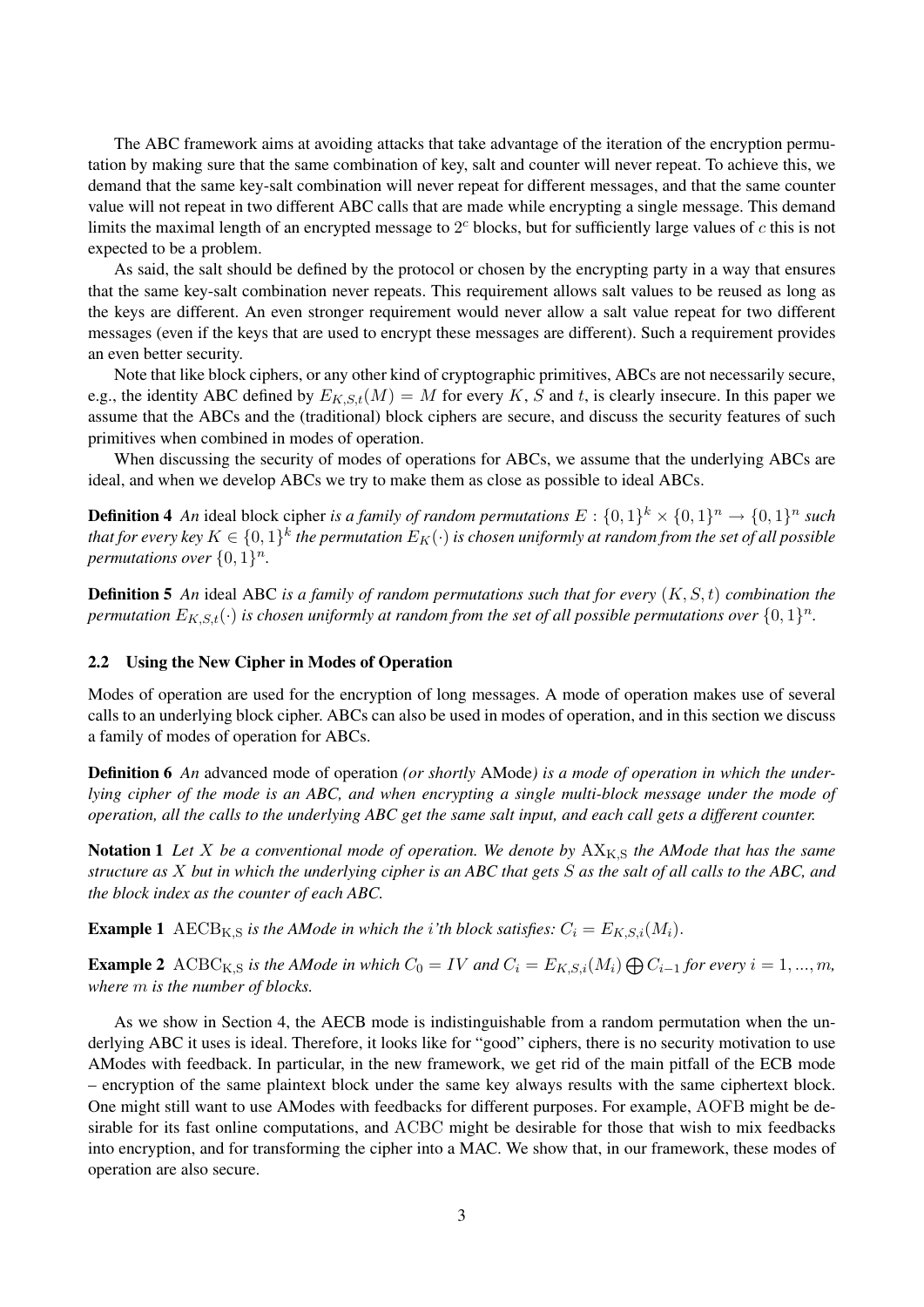## 2.3 Reasonable Modes of operation and Reasonable AModes

We are specifically interested in a family of modes of operation and a family of AModes that we call *reasonable modes* and *reasonable AModes*.

Definition 7 *Let* X *be a mode of operation. Let* E *be any block cipher. We say that* X *is a* reasonable mode *if it fulfills all of the following requirements:*

- *1.* X *is length preserving (the ciphertext is of the same length as the plaintext), and both plaintext and ciphertext have the same number of blocks, where the length of each block is* n *bits (recall that* n *is the block size*  $of E$ ).
- *2. The number of* E *encryptions performed calculated while encrypting a message* M *under* X<sup>E</sup> <sup>K</sup> *is equal to the length of* M *in blocks. In particular, there exist some functions*  $f_1(\cdot, ..., \cdot)$  *and*  $f_2(\cdot, ..., \cdot)$  *such that*  $C_i = f_2(E_K(f_1(IV, i, M_1, ..., M_i, C_1, ..., C_{i-1})), IV, i, M_1, ..., M_i, C_1, ..., C_{i-1}),$  where:
	- (a)  $f_2(\cdot; IV, i, M_1, ..., M_i, C_1, ..., C_{i-1})$  *is a permutation over*  $\{0, 1\}^n$  *for every possible combination of*  $IV, i, M_1, ..., M_i, C_1, ..., C_{i-1}.$
	- (b)  $C_i$  is a permutation of  $M_i$ , i.e., the encryption under  $X_K^E$  is invertible and therefore the ciphertext can *be decrypted. Formally, the function*  $h_{E,K,IV,i,M_1,...,M_{i-1},C_1,...,C_{i-1}}(M_i)$  $= f_2(E_K(f_1(IV, i, M_1, ..., M_i, C_1, ..., C_{i-1})), IV, i, M_1, ..., M_i, C_1, ..., C_{i-1})$  is a permutation over
		- {0, 1}<sup>*n*</sup> for every possible combination of E, K, IV, i, M<sub>1</sub>, ..., M<sub>i−1</sub>, C<sub>1</sub>, ..., C<sub>i−1</sub>.

*We associate every instance of* E *with a block number* i*, and we denote the plaintext input and the ciphertext output of the i'th instance of*  $E$  *by*  $(x_i, y_i)$ *, respectively.* 

The above definition deals with modes of operation in which the block size is the same for all blocks. This definition can be trivially extended to deal with modes of operation in which the block size varies, as long as  $|M_i| = |C_i|$  for any i. This extended definition covers all the standard cases where the last block can be shorter than *n* bits.

The conditions in Definition 7 might seem complicated, but most of the widely used modes of operation, such as ECB, CBC, OFB, and CTR, fulfill these conditions and therefore considered to be reasonable modes.

**Example 3** ECB is a reasonable mode where  $f_1(IV, i, M_1, ..., M_i, C_1, ..., C_{i-1}) = M_i$  and  $f_2(y_i, IV, i, M_1, ..., M_i, C_1, ..., C_{i-1}) = y_i.$ 

**Example 4** CBC is a reasonable mode where  $f_1(IV, i, M_1, ..., M_i, C_1, ..., C_{i-1}) = C_{i-1} \bigoplus M_i$  (for  $i > 1$ )  $and f_2(y_i, IV, i, M_1, ..., M_i, C_1, ..., C_{i-1}) = y_i.$ 

**Example 5** OFB is a reasonable mode where  $f_1(IV, i, M_1, ..., M_i, C_1, ..., C_{i-1}) = C_{i-1} \bigoplus M_{i-1}$  and  $f_2(y_i, IV, i, M_1, ..., M_i, C_1, ..., C_{i-1}) = y_i \bigoplus M_i.$ 

Definition 8 *An AMode* X *is a* reasonable AMode *if it satisfies all of the conditions of Definition 7, where the block cipher*  $E_K$  *is substituted by the ABC*  $E_{K, S, t}$  *for a key* K, *a salt* S, *and a counter* t.

Lemma 1 *Let* X *be a reasonable mode. Then* AX *is a reasonable* AMode*.*

The proof of Lemma 1 is given in Appendix A.

## 3 Notations and Definitions

Table 1 lists the notations that we use in this paper.

We define three kinds of symmetric encryption schemes.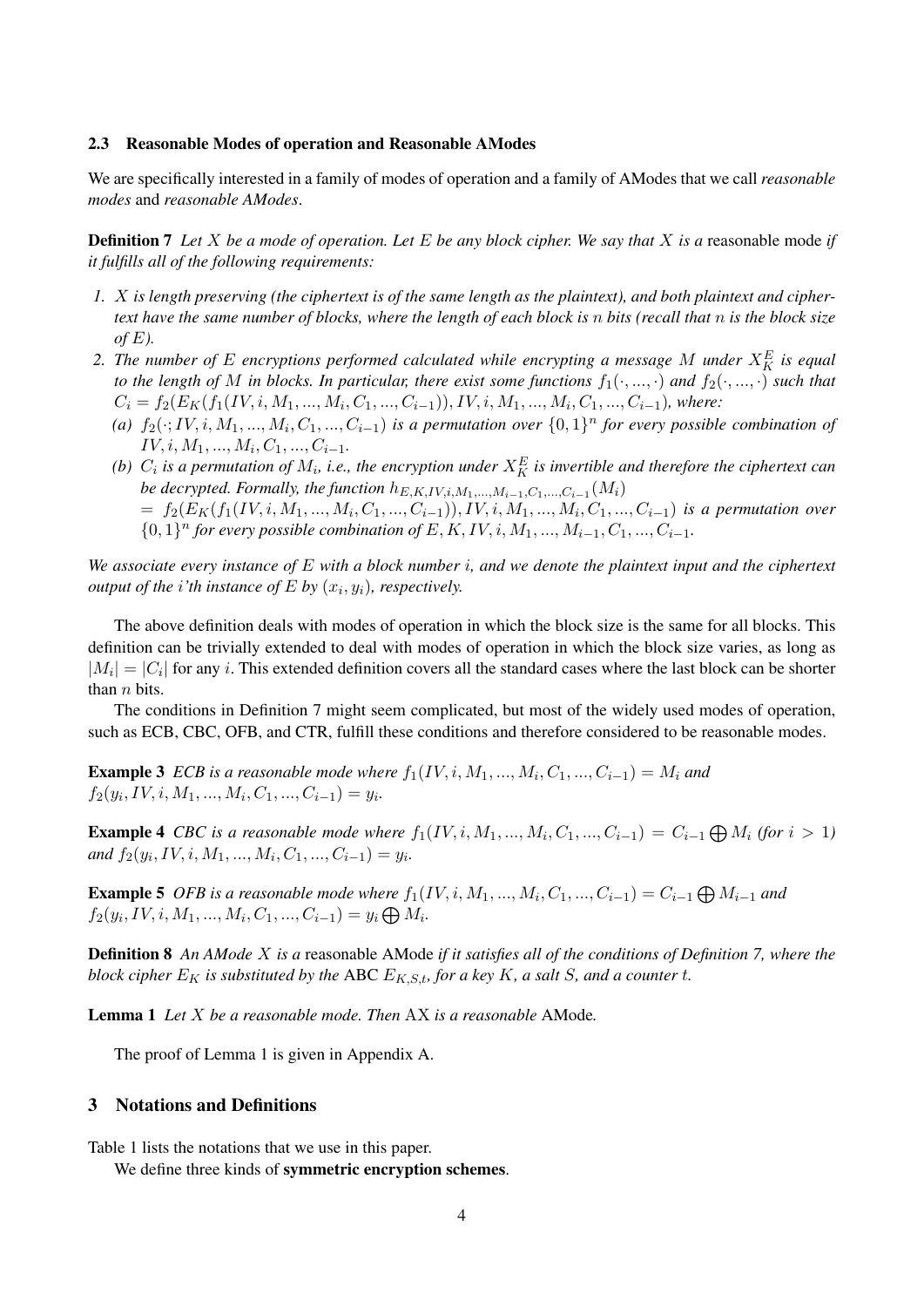$K$  Key  $k$  Key size in bits S Salt s Salt size in bits t Counter c Counter size in bits M Plaintext message m number of blocks of a message M.  $(M = M_1||...||M_m)$ C Ciphertext  $M_i, C_i$  The *i*'th block of the plaintext M, or the ciphertext C  $|Y|$  Length in bits of the string Y  $X_{K}^{E}(M)$  The encryption of the message M under the block cipher E using the key K and the mode of operation X  $X_K^E$  $\overline{C}^{-1}(C)$  The decryption of the ciphertext C under the block cipher E using the key K and the mode of operation X  $X_{K,S}^E(M)$  The encryption of the message M under the ABC E using the key K, the salt S and the AMode X  $X_{K,S}^E$  $\overline{C}^{-1}(C)$  The decryption of the ciphertext C under the ABC E using the key K, the salt S and the AMode X  $a \stackrel{R}{\leftarrow} A$  The operation of choosing an item a uniformly at random out of a set A. Table 1. Notations

**Definition 9** A traditional symmetric encryption scheme *is a pair of deterministic algorithms* ( $\mathcal{E}, \mathcal{D}$ ), *that accept a key and plaintext/ciphertext as parameters. Formally* E *and* D *are defined as:*

$$
\mathcal{E}: \mathcal{M} \times \mathcal{K} \to \mathcal{C} \quad ; \quad \mathcal{D}: \mathcal{C} \times \mathcal{K} \to \mathcal{M},
$$

*where* K is the key space, M is the message space and C is the ciphertext space. We demand that for any  $K \in \mathcal{K}$ *and*  $M \in \mathcal{M}$  *it holds that*  $\mathcal{D}_K(\mathcal{E}_K(M)) = M$ .

The traditional symmetric encryption schemes discussed in this paper are traditional block-ciphers and traditional modes of operations.

**Definition 10** *A* salted-countered symmetric encryption scheme *is a pair of deterministic algorithms*  $(\mathcal{E}, \mathcal{D})$ , *that accept as parameters (on top of the key and the plaintext/ciphertext) also a counter and a salt. Formally*  $\mathcal E$ *and* D *are defined as:*

$$
\mathcal{E}: \mathcal{M} \times \mathcal{K} \times \mathcal{S} \times \mathcal{T} \to \mathcal{C} \quad ; \quad \mathcal{D}: \mathcal{C} \times \mathcal{K} \times \mathcal{S} \times \mathcal{T} \to \mathcal{M},
$$

*where* S is the salts space and T is the counter space. We demand that for any  $K \in \mathcal{K}, S \in \mathcal{S}, t \in \mathcal{T}$  and  $M \in \mathcal{M}$  *it holds that*  $\mathcal{D}_{K,S,t}(\mathcal{E}_{K,S,t}(M)) = M$ .

The salted-countered symmetric encryption schemes discussed in this paper are ABCs.

**Definition 11** *A* salted symmetric encryption scheme *is a pair of deterministic algorithms*  $(\mathcal{E}, \mathcal{D})$ , *that accept as parameters (on top of the key and the plaintext/ciphertext) also a salt but no counter. Formally* E *and* D *are defined as:*

 $\mathcal{E}: \mathcal{M} \times \mathcal{K} \times \mathcal{S} \to \mathcal{C}$  ;  $\mathcal{D}: \mathcal{C} \times \mathcal{K} \times \mathcal{S} \to \mathcal{M}$ ,

*We demand that for any*  $K \in \mathcal{K}, S \in \mathcal{S}$  *and*  $M \in \mathcal{M}$  *it holds that*  $\mathcal{D}_{K,S}(\mathcal{E}_{K,S}(M)) = M$ .

The salted-countered symmetric encryption schemes discussed in this paper are AModes.

For each of the definitions above, we note that  $\mathcal E$  (and similarly  $\mathcal D$ ) uniquely define the symmetric encryption scheme. We will therefore use  $\mathcal E$  to describe the encryption scheme – it will be apparent from the context whether  $\mathcal E$  represents the encryption scheme or the encryption function itself.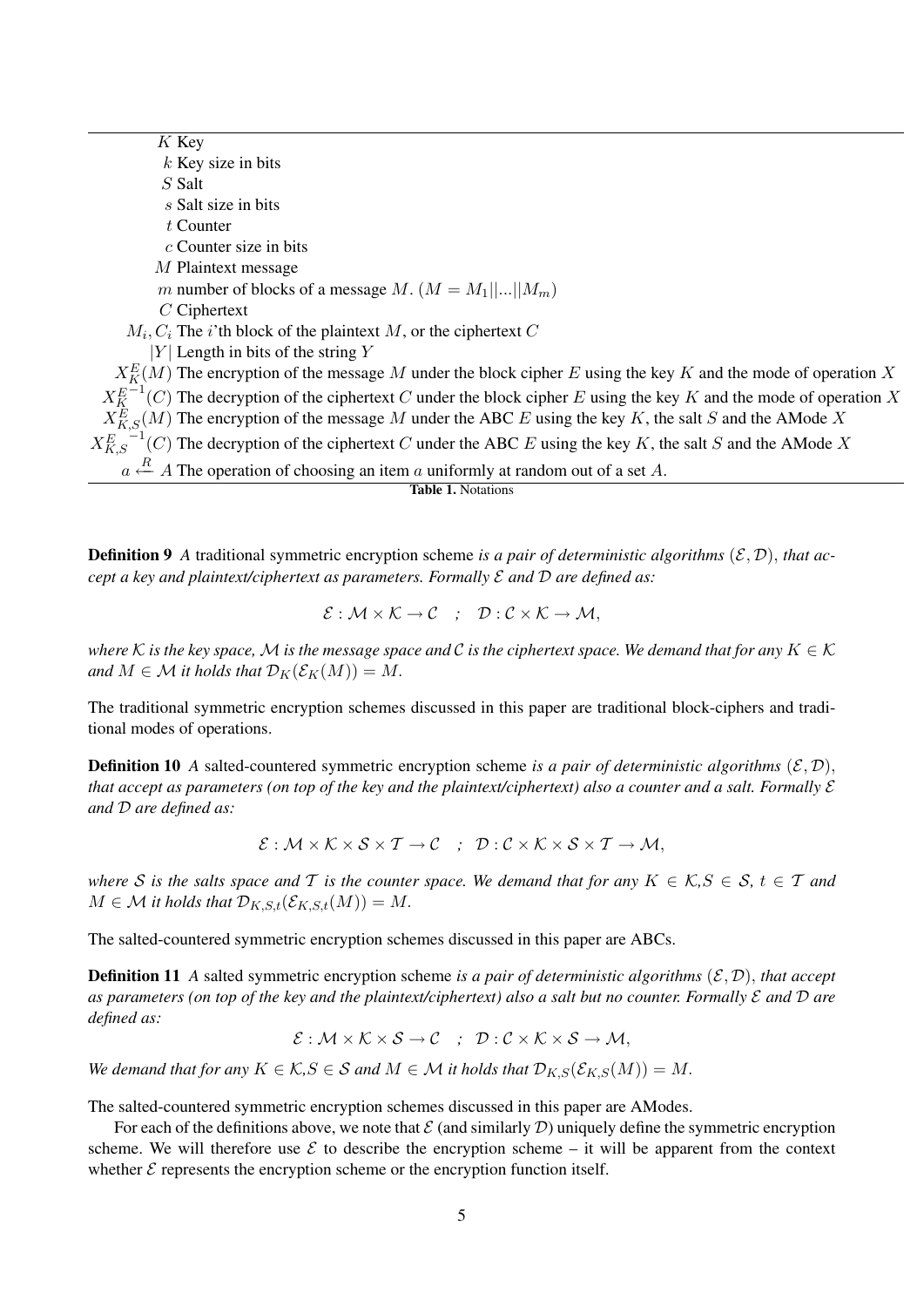## 4 Security

In this section we discuss the security of ABCs and AModes. We analyze the security of our framework against known generic attacks, and we measure the security of AModes according to some widely-used security notions. In order to examine the security features of the AModes, we assume that the underlying ABC is ideal and that any security pitfall results from the mode itself. Nevertheless, we also consider in some cases a realistic ABC and prove that if the ABC is "secure enough" then the AMode using it is also "secure enough".

The proofs for all the theorems that appear in this section are given in Appendix A.

## 4.1 Security Against Generic Attacks

As discussed in the introduction, the ABC framework is secure against generic attacks that require many plaintexts encrypted under the same secret permutation. Examples for such attacks are the dictionary attack, differential attack, linear attack and time-memory tradeoff attacks.

In the dictionary attack the adversary collects pairs of plaintext blocks and their respective ciphertexts. She gains information about the encryption permutation without necessarily learning anything about the secret key. Later on she can use the knowledge that she had gained to decrypt ciphertexts or to encrypt plaintexts. This kind of attack is useless against protocols that use ABCs properly, since in such protocols the proper use of the salt and counter inputs ensures that no encryption permutation is used more than once. Thus, any information that the adversary has gained is useless for future encryption or decryption of plaintexts/ciphertexts.

The differential and linear attacks require a large amount of data encrypted under the secret encryption permutation  $E_K(\cdot)$ . These attacks are inapplicable for the ABC framework since a proper use ensures that an encryption permutation is never used more than once, and since in the ideal case, the different permutations used by the ABC for different values of salt-counter combinations are independent. Note that for realistic underlying ABCs, as for block ciphers, the security analysis should consider differential and linear attacks on the particular design. Moreover, it should consider the possibility of extending these attacks using the new parameters, the salt and the counter. In Section 7, where we suggest some instances of ABCs, we make this kind of analysis.

In time-memory tradeoff attacks [12], a large amount of pre-computation, equivalent to exhaustive search, can be used for breaking the encryption many times in the future. As discussed in Section 2, the salt might be reused with different keys. If this is the case (e.g., every time the key is changed the salt is reset to zero) then the pre-computation will be amortized among many instances of the attack, and thus the time-memory tradeoff attack will work against the framework just as they do for traditional block ciphers. On the other hand, if the salt is never reused (not even after changing the key) then the pre-computation cannot be amortized, and therefore time-memory tradeoffs become as inefficient as an exhaustive search.

## 4.2 Security Notions

Goldwasser and Micali [11] were the first to formally define security notions for encryption schemes. In [2] security notions for symmetric encryption were defined and examined. We adapt some of these notions to ABCs and their extra arguments while we use some of the ideas introduced in [16].

The security notions we consider are indistinguishability from random bits (defined in Section 4.2.2) and semantic security (defined in Section 4.2.3). We consider the security of AModes in the terms of the security notions mentioned above, both in the chosen-plaintext model (CPA), where the adversary is allowed to ask for encryption of messages and in the chosen-ciphertext model (CCA) where the adversary is allowed to ask for decryptions of ciphertexts.

We examine the security of our model in the information-theory sense (rather than in the computational sense). I.e., the adversaries that we consider are limited by the amount of information that they are allowed to have rather than in the time complexity of their computations.

Definition 12 *Let* E *be a symmetric encryption scheme. An* E-CPA adversary *is an adversary that has access to* an oracle that answers queries of one of three forms:  $(M)$  – if  $\mathcal E$  is a traditional symmetric encryption scheme,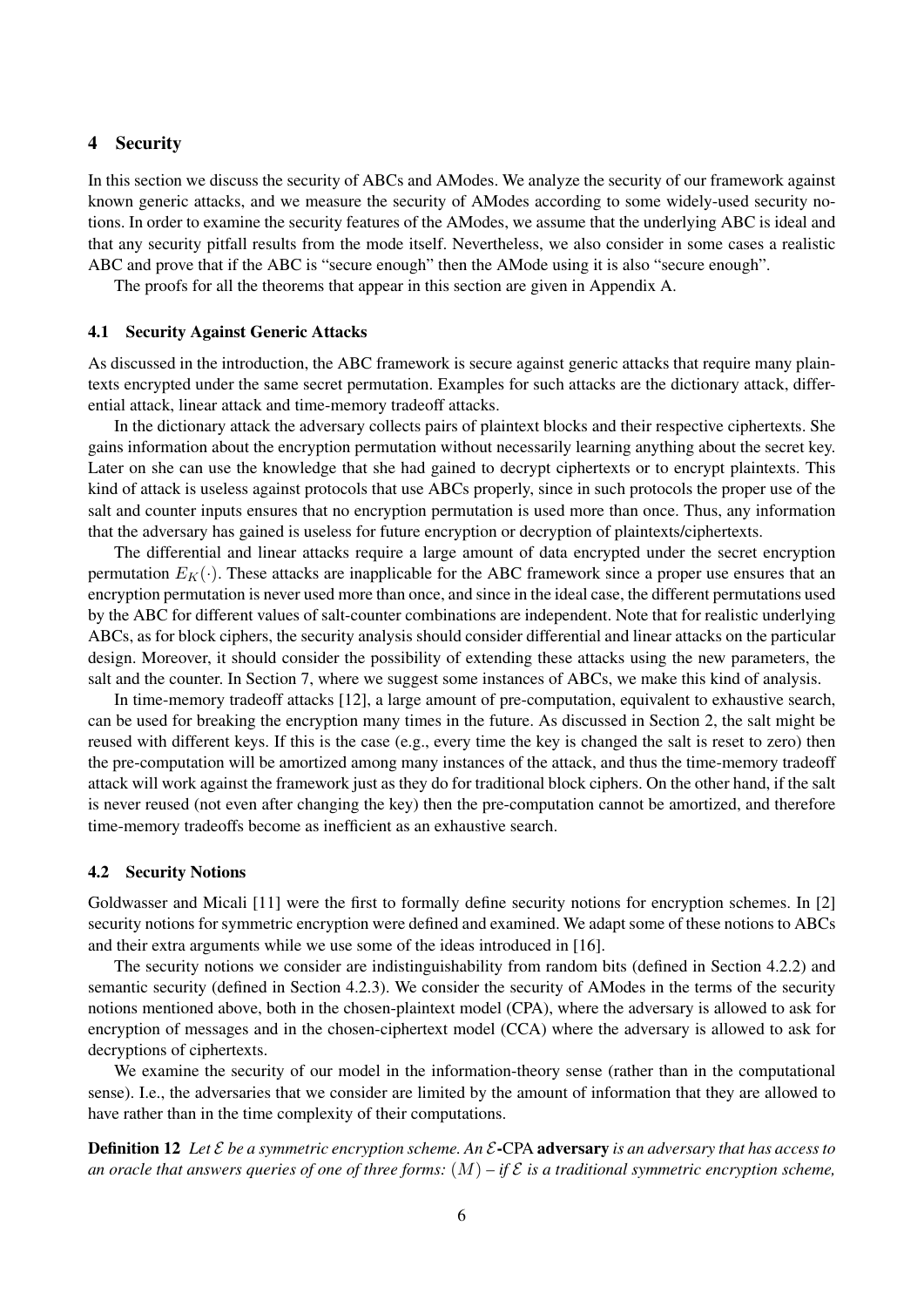$(M, S)$  – if  $\mathcal E$  is a salted symmetric encryption scheme, or  $(M, S, t)$  – if  $\mathcal E$  is a salted-countered symmetric *encryption scheme (where*  $M \in \mathcal{M}$ ,  $S \in \mathcal{S}$  *and*  $t \in \mathcal{T}$ ).

Definition 13 *An* E-CCA adversary *is an adversary that has access to an oracle that answers queries of one of three forms:*  $(C)$  – if  $\mathcal E$  *is a traditional symmetric encryption scheme,*  $(C, S)$  – if  $\mathcal E$  *is a salted symmetric encryption scheme, or*  $(C, S, t) - i\mathcal{F} \mathcal{E}$  *is a salted-countered symmetric encryption scheme (where*  $C \in \mathcal{C}, S \in \mathcal{S}$ *and*  $t \in \mathcal{T}$ *).* 

As stated in Section 2, the salt is chosen either by the encrypting party or by the protocol, and the counter is selected by the AMode. For our analysis, we let the adversary to have more power by letting her choose the salt as long as the same salt never repeats. Similarly, if she attacks an ABC rather than an AMode, we let her chose the salt and the counter as long as the same combination of salt-counter never repeats.

Definition 14 *Let* E *be an* ABC*. An* E*-*CPA *adversary is said to be* salt-counter-respecting *when no two queries it calls have the same salt-counter combination.*

Definition 15 *Let* E *be an* ABC*. Let* X *be an* AMode*. An* XE*-*CPA *adversary is said to be* salt-respecting *when no two queries it calls have the same salt.*

We note that the above definitions hold only for *encryption* queries and not for decryption queries. A good practice is to make sure that every message is encrypted using a unique key-salt combination, but if for some reason different messages were encrypted using the same key-salt combination then it should be possible to decrypt the resulting ciphertexts. Therefore, we allow a CCA adversary to use the same salt for different queries.

**4.2.1** Distinguishers for ABCs An advanced block cipher is a family of permutations  $E: \{0,1\}^n \times \{0,1\}^k \times$  $\{0,1\}^s \times \{0,1\}^c \to \{0,1\}^n$ . By fixing a key  $K \in \{0,1\}^k$ , an ABC defines a *salted-countered*-family of permutations of the form:  $E_K: \{0,1\}^n \times \{0,1\}^s \times \{0,1\}^c \rightarrow \{0,1\}^n$ . By fixing a key K, a salt S and a counter t we define a single permutation  $E_{K,S,t}: \{0,1\}^n \to \{0,1\}^n$ .

Let  $SCPerm(s, c, n)$  be the set of all possible salted-countered-families of permutations of the form:  $\Pi: \{0,1\}^n \times \{0,1\}^s \times \{0,1\}^c \rightarrow \{0,1\}^n.$ 

We adapt the definitions of the advantage of a block-cipher distinguisher defined in [2] to our needs. Let  $E: \{0,1\}^n \times \{0,1\}^k \times \{0,1\}^s \times \{0,1\}^c \to \{0,1\}^n$  be an ABC. Let A be an adversary that has access to a salted-countered-family of permutations  $\pi: \{0,1\}^n \times \{0,1\}^s \times \{0,1\}^c \to \{0,1\}^n$ . The advantage of an adversary  $A$  in distinguishing  $E$  from a random family of permutations is defined as:

$$
Adv_E^{\text{prp}}(A) \triangleq \Pr\left[A^{E_K(\cdot,\cdot,\cdot)} \middle| K \stackrel{R}{\leftarrow} \{0,1\}^k\right] - \Pr\left[A^{\pi(\cdot,\cdot,\cdot)} \middle| \pi \stackrel{R}{\leftarrow} SCPerm(s,c,n)\right].
$$

We denote by  $\text{Sec}_{E}^{\text{prp}}(q, t)$  the maximum advantage of any salt-counter-respecting adversary A that is allowed to make queries to a salted-countered-family of permutations, that makes no more than  $q$  queries, and whose running time is bounded by t. Denote by  $\mathcal{A}_{q,t}^{scr}$  the set of all salt-counter-respecting adversaries that make no more than  $q$  queries, and whose running time is bounded by  $t$ . The maximum is taken over all possible such adversaries, i.e.,  $\operatorname{Sec}_{E}^{\text{prp}}(q, t) \triangleq \max_{A \in \mathcal{A}_{q,t}^{scr}} \operatorname{Adv}_{E}^{\text{prp}}(A)$ .

We later show that if E is an ABC for which  $\text{Sec}_{E}^{\text{prp}}(q, t)$  is small then using a reasonable AMode in which the underlying ABC is  $E$  results with a secure encryption scheme.

4.2.2 Indistinguishability from Random Bits This security notion evaluates the ability of an adversary to distinguish the encryption (decryption) of a message from the encryption (decryption) of an equal length random string of bits.

Let  $\mathcal E$  be a traditional symmetric encryption scheme. Consider the following two oracles, both answer queries of the form  $Q = (M)$  with a string  $C \in \{0,1\}^{|\mathcal{E}_K(M)|}$ . The first oracle is the real encryption oracle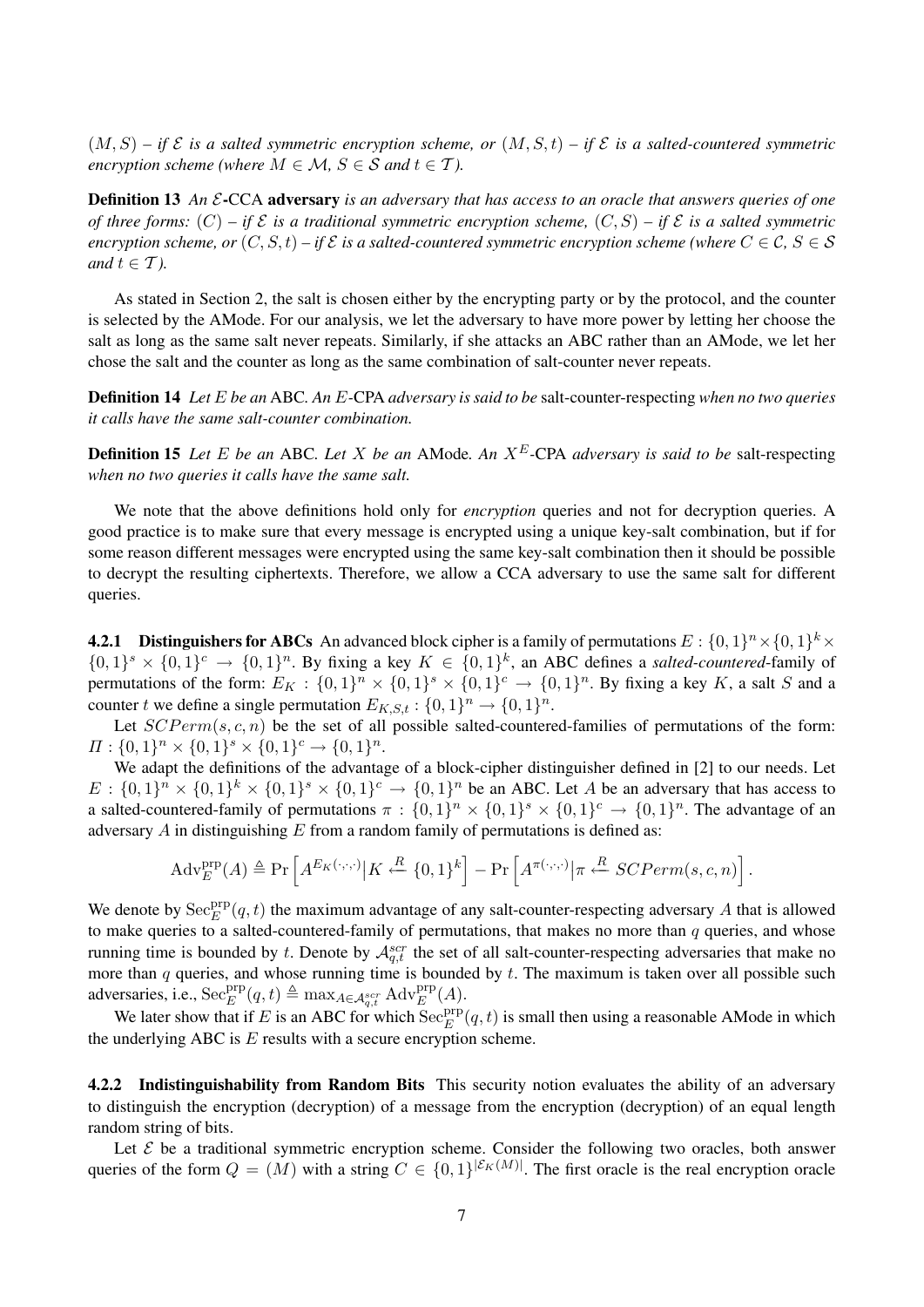$O_{\mathcal{E}_{\mathcal{K}}}$  that answers the query  $Q = (M)$  with  $C = \mathcal{E}_{K}(M)$ . The second is a fake encryption oracle  $O_{R}^{\mathcal{E}}$  that answers the same query Q with a random string of  $|\mathcal{E}_K(M)|$  bits.

The ind – CPA advantage of an  $\mathcal{E}$  – CPA adversary A is defined as:

$$
Adv_{\mathcal{E}}^{\text{ind--CPA}}(A) \triangleq \Pr\left[A^{O_{\mathcal{E}_{\mathcal{K}}}(\cdot)} = 1 | K \stackrel{R}{\leftarrow} \mathcal{K}\right] - \Pr\left[A^{O_{R}^{\mathcal{E}}(\cdot)} = 1\right].
$$

For the CCA variant of this notion, consider two other oracles, both answer queries of the form  $Q = (C)$ with a string  $M \in \{0,1\}^{|\mathcal{D}_K(C)|}$ . The first is the real decryption oracle,  $O_{\mathcal{D}_K}$  that answers the query  $Q = (C)$ with  $M = \mathcal{D}_K(C)$ . The second is a fake decryption oracle,  $O_R^{\mathcal{D}}$  that answers the same query Q with a random string of  $|\mathcal{D}_K(C)|$  bits.

The ind – CCA advantage of an adversary A against an encryption scheme  $\mathcal E$  is defined as:

$$
Adv_{\mathcal{E}}^{\text{ind}-\text{CCA}}(A) \triangleq \Pr\left[A^{O_{\mathcal{D}_{\mathcal{K}}}(\cdot)} = 1 | K \stackrel{R}{\leftarrow} \mathcal{K}\right] - \Pr\left[A^{O_R^{\mathcal{D}}(\cdot)} = 1\right].
$$

We adapt these security notions also to the salted-symmetric encryption scheme, in which the queries are of the form  $Q = (M, S)$ . Thus, if  $\mathcal E$  is a salted-symmetric encryption scheme, then

$$
Adv_{\mathcal{E}}^{\text{ind--CPA}}(A) \triangleq Pr\left[A^{O_{\mathcal{E}_{\mathcal{K}}}(\cdot,\cdot)} = 1 | K \stackrel{R}{\leftarrow} \mathcal{K}\right] - Pr\left[A^{O_{\mathcal{E}}^{\mathcal{K}}(\cdot,\cdot)} = 1\right],
$$
  
\n
$$
Adv_{\mathcal{E}}^{\text{ind--CCA}}(A) \triangleq Pr\left[A^{O_{\mathcal{D}_{\mathcal{K}}}(\cdot,\cdot)} = 1 | K \stackrel{R}{\leftarrow} \mathcal{K}\right] - Pr\left[A^{O_{R}^{D}(\cdot,\cdot)} = 1\right].
$$

It is important to note that the adversary  $A$  must not repeat the same query twice (or otherwise it will be trivial to distinguish between the real and the random oracles). When discussing AModes, this demand is being respected automatically in the CPA variant of the notion since we consider only salt-respecting adversaries. Since CCA adversaries are allowed to repeat the same salt, we have to explicitly prohibit them from repeating the same query more than once.

We use the abbreviated notations of  $O_E$  for the oracle  $O_{\mathcal{E}_\mathcal{K}}$  or  $O_{\mathcal{D}_\mathcal{K}}$  with a random key K, and  $O_R$  for  $O_R^{\mathcal{E}}$ or  $O_R^{\mathcal{D}}$ , where it is clear from the context whether the attack is a chosen-plaintext attack or a chosen-ciphertext attack.

We denote by  $\text{Sec}_{\mathcal{E}}^{\text{ind--CPA}}(\sigma)$  the maximum advantage taken over all  $\mathcal{E}\text{-CPA}$  salt-respecting adversaries that use no more than a total of  $\sigma$  blocks in their queries. Similarly, we denote by  $\text{Sec}_{\mathcal{E}}^{\text{ind--CCA}}(\sigma)$  the maximum advantage taken over all  $\mathcal{E}\text{-CCA}$  adversaries that use no more than a total of  $\sigma$  blocks in their queries. Denote by  $A_{\sigma}$  the set of all adversaries that use no more than a total of  $\sigma$  blocks in their queries, and denote by  $A_{\sigma}^{sr}$  the set of all salt-respecting adversaries that use no more than a total of  $\sigma$  blocks in their queries. Formally,

$$
\mathrm{Sec}^{\mathrm{ind}-\mathrm{CPA}}_{\mathcal{E}}(\sigma) \triangleq \max_{A \in \mathcal{A}_{\sigma}^{\mathrm{sr}}} \mathrm{Adv}_{\mathcal{E}}^{\mathrm{ind}-\mathrm{CPA}}(A) \quad ; \quad \mathrm{Sec}^{\mathrm{ind}-\mathrm{CCA}}_{\mathcal{E}}(\sigma) \triangleq \max_{A \in \mathcal{A}_{\sigma}} \mathrm{Adv}_{\mathcal{E}}^{\mathrm{ind}-\mathrm{CCA}}(A).
$$

The following lemmas examine the ind-CPA security AECB and ACBC AModes.

Lemma 2 *Let* E *be an ideal* ABC*. Every possible total length of queries,* σ *that allows the adversary to be*  $\textit{salt-respecting}$  (i.e.,  $\sigma \leq 2^{c+s}$ ) satisfies  $\text{Sec}_{AECB}^{\text{ind}-CPA}(\sigma) = 0.$ 

Lemma 3 *Let* E *be an ideal* ABC*. Every possible total length of queries* σ *that allows the adversary to be salt-respecting satisfies*  $\text{Sec}_{\text{ACBC}^{\text{E}}}^{\text{ind}-\text{CPA}}(\sigma) = 0.$ 

The same result can be achieved for any reasonable AMode, as discussed in the following theorem and conclusion.

Theorem 1 *Let* X *be a reasonable* AMode*. Let* E *be an* ABC*. Every possible total length of queries* σ *that allows the adversary to be salt-respecting satisfies*  $\mathrm{Sec}_{X^E}^{\mathrm{ind}-\mathrm{CPA}}(\sigma) \leq \mathrm{Sec}_E^{\mathrm{prp}}(\sigma)$ .

Following Theorem 1 and Lemma ??, we conclude the following conclusion: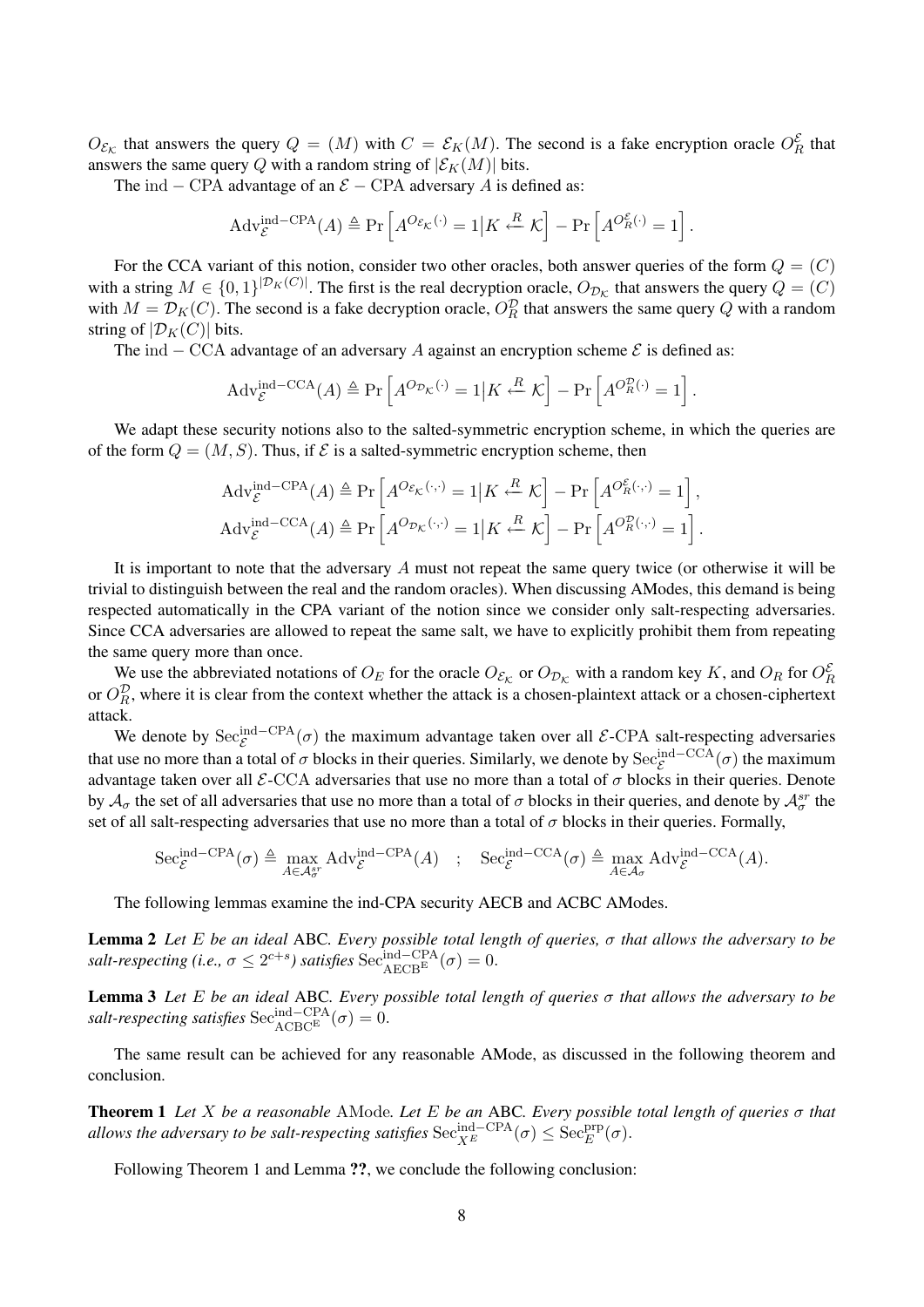**Conclusion 1** If E is an ideal ABC, and X is a reasonable AMode, then  $\text{Sec}_{X^E}^{\text{ind}-\text{CPA}}(\sigma) = 0$  for every  $\sigma$  that *allows the adversary to be salt-respecting.*

As seen in Conclusion 1, our framework achieves perfect indistinguishability security against chosenplaintext attacks when the underlying ABC is ideal. This is not the case when considering chosen-ciphertext attacks because of the ability of the adversary who employs the attack to repeat the same salt-counter combination more than once in its queries to the decryption oracle. A CCA adversary can simply ask for a decryption of  $C = C_1||C_2$  and  $C' = C_1$ , both with the same salt value S, and return '1' if and only if the corresponding messages,  $M, M'$  begin with the same block. This attack works for every reasonable AMode.

However, we claim that the indistinguishability security against chosen-ciphertext attacks of our framework is not worse than the security against chosen-ciphertext attacks of the conventional framework. In particular, the following theorem proves that the ind-CCA security of AECB is not worse than the ind-CCA security of ECB.

**Theorem 2** Let  $\tilde{E}$  be an ideal ABC and let  $E$  be an ideal block cipher. For every  $\sigma$  it holds that  $\text{Sec}_{ECB^E}^{\text{ind}-\text{CCA}}(\sigma) \geq$  $\mathrm{Sec}^{\mathrm{ind-CCA}}_{\mathrm{AECB}^{\tilde{\mathrm{E}}}}(\sigma).$ 

4.2.3 Semantic Security The semantic security notion was defined first in [11] and was adapted to the symmetric scheme in [2]. This security notion evaluates the ability of an adversary to learn something on a plaintext from its corresponding ciphertext. We adapt this security notion to the parameterized encryption scheme. Let  $(\mathcal{E}, \mathcal{D})$  be a salted-symmetric encryption scheme. Let A be an adversary. For the CPA variant of the notion, we consider an  $\mathcal{E}\text{-CPA}$  adversary, and for the CCA variant we consider an  $\mathcal{E}\text{-CCA}$  adversary.

The adversary plays a game of two stages: In the first stage, after  $A$  calls its oracle(s) with its queries, it defines some valid distribution function over the message space such that all the messages with non-zero probability are of the same length. In the second stage,  $A$  is provided with a salt  $S^*$  chosen uniformly at random, from all the salts that A has not used in its queries, and a ciphertext  $C^* = \mathcal{E}_{K,S^*}(M^*)$  for some plaintext  $M^*$  chosen at random from the message space according to the distribution function defined by A. The adversary then outputs a pair  $(\alpha, f)$ , where f is a function, defined for all non-zero-probability messages, that can be computed by the adversary. A wins if  $\alpha = f(M^*)$ . Let  $M'$  be a message chosen at random from the message space, according to the distribution function defined by A and independently from  $M^*$ . The advantage of an adversary  $A$  is defined in this case as:

$$
Adv_{\mathcal{E}}^{\text{sem-ATK}}(A) \triangleq \Pr_{M^*, K, A}[\alpha = f(M^*)|C^*] - \Pr_{M', K, A}[\alpha = f(M')],
$$

where ATK = CPA if A employs a chosen-plaintext attack and ATK = CCA if A employs a chosenciphertext attack.

We denote by  $\text{Sec}_{\mathcal{E}}^{\text{sem}-\text{ATK}}(\sigma)$  the maximum advantage taken over all  $\mathcal{E}-\text{ATK}$  adversaries that use no more than a total of  $\sigma$  blocks in their queries. Formally,

$$
\mathrm{Sec}_{\mathcal{E}}^{\mathrm{sem-ATK}}(\sigma) \triangleq \max_{A \in \mathcal{A}_{\sigma}} \mathrm{Adv}_{\mathcal{E}}^{\mathrm{sem-ATK}}(A).
$$

**Theorem 3** *Let* X *be a reasonable* AMode, and let E *be an ideal* ABC. Then  $\text{Sec}_{X^E}^{\text{sem}-\text{ATK}}(\sigma) = 0$ , where  $ATK \in \{CPA, CCA\}.$ 

## 4.3 Security Pitfalls of Conventional Modes of Operation

Many of the conventional modes of operation are distinguishable from random permutations even when the underlying block cipher is indistinguishable from a random permutation. Moreover, the following distinguishers allow an adversary who obtains a ciphertext, to gain some information on the corresponding plaintext. Ideally, the adversary should not gain such information.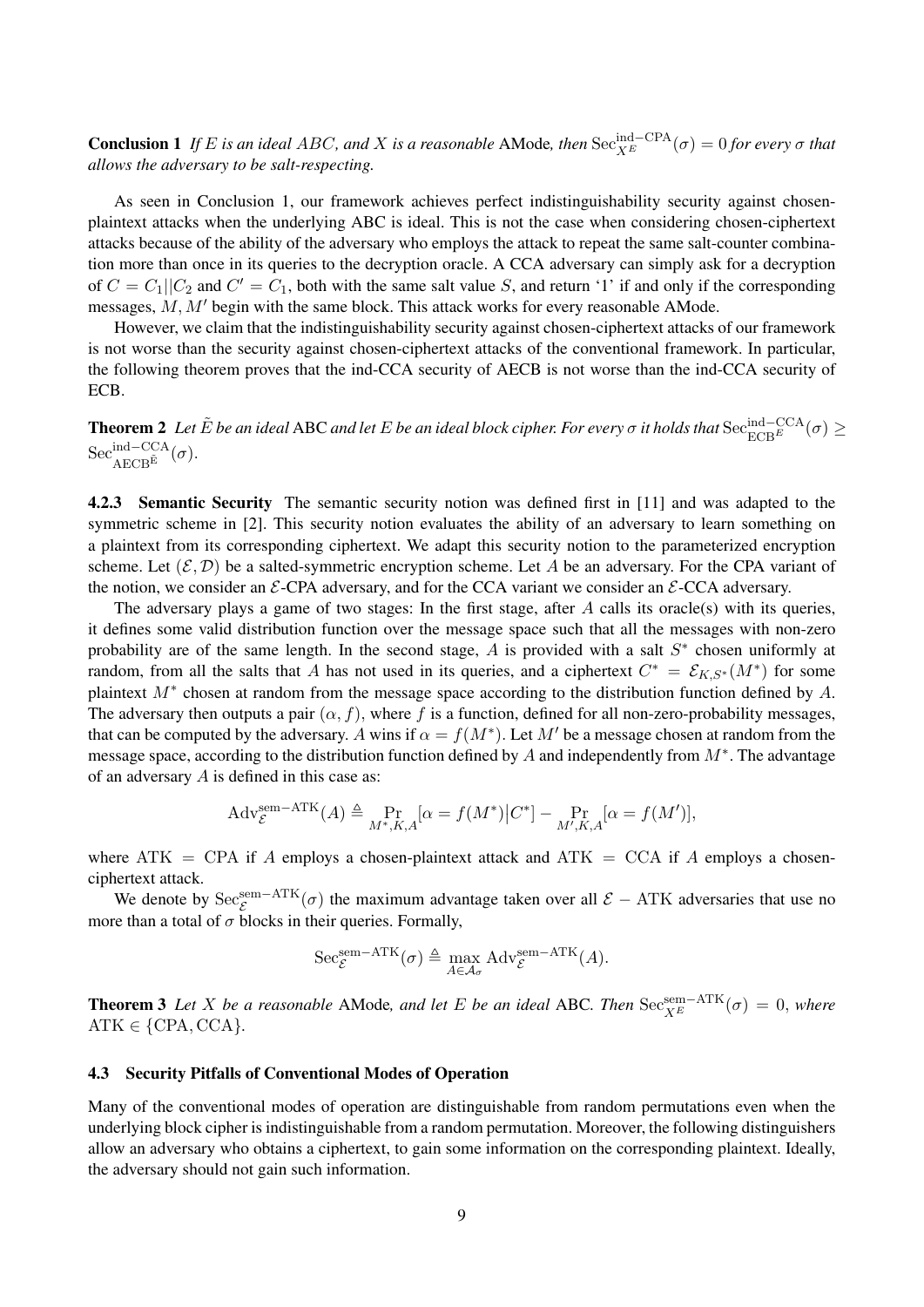4.3.1 ECB Obviously, The conventional ECB mode does not provide the indistinguishability security notion defined in Section 4.2.2. In the simplest attack the adversary A asks for the encryption of  $M = M_1||M_2$  where  $M_1 = M_2$  and gets  $C = C_1||C_2$ . It returns '1' if  $C_1 = C_2$  and '0' otherwise. Therefore every underlying block cipher E satisfies  $Adv_{ECB}^{\text{ind}-CCA}(A) = 1-2^{-n}$ , and the adversary can achieve even a higher advantage by using longer messages. In practice, this means that an adversary that obtains a ciphertext in which two blocks are equal learns that the two corresponding blocks of the plaintext are equal as well.

4.3.2 CBC The conventional CBC mode provides no security against chosen-ciphertext attacks in the indistinguishability sense (ind-CCA). Consider the following attack: The adversary A asks for the decryption of  $C = C_1 || C_1$  and gets  $M = M_1 || M_2$  as an answer. It returns '1' if  $M_1 \bigoplus M_2 = C_1 \bigoplus IV$  and '0' otherwise. The advantage of A is  $\text{Adv}_{\text{CBC}}^{\text{ind}-\text{CCA}}(A) = 1 - 2^{-n}$ , and the adversary can get even a higher advantage by using longer ciphertexts.

The CBC mode does not provide good ind-CPA security as well. When encrypting a message longer than  $2^{n/2}$  blocks, it is expected (due to the birthday paradox) that two of the ciphertext blocks will collide (i.e.,  $C_i = C_j$  for some  $i \neq j$ , and thus an adversary that has access only to an encryption oracle, can check whether  $M_i \bigoplus M_j = C_{i-1} \bigoplus C_{j-1}$  and distinguish between the encryption and random bits with high probability.

4.3.3 TBC In [14], the authors suggest several modes of operation for tweakable block ciphers. In one of them, called TAE, the tweak is used as a concatenation of a nonce (that has the same functionality as our salt) and a counter. This mode is equivalent to our AECB, and therefore provides the same security properties. But the tweak is not limited to this kind of usage, and when it is used differently the result can be an insecure mode. An example for this is the Tweakable Block Chaining (TBC) mode, suggested in [14]. The TBC mode is illustrated in Figure 1. The indistinguishability security of reasonable AModes is better than the indistinguishability security of TBC in some cases, and not worse in the others.



Fig. 1. TBC mode of operation

Let  $\tilde{E}$  be an ideal tweakable block cipher, let E be an ideal ABC, and let X be a reasonable AMode. An ind-CPA adversary that attacks  $TBC^{\tilde{E}}$  can ask for the encryption of a message  $M = M_1 \mid ... \mid M_m$ , where all the message blocks are equal. If  $m \ge 2^{n/2}$ , it is excepted that there exist some  $1 \le i < j \le m$  such that  $C_i = C_j$ . If the output is a result of a real TBC encryption, rather than a random string, then for every  $1 \leq l \leq m - j$ it holds that  $C_{i+l} = C_{j+l}$ . If this is the case then the adversary can guess that she is facing the real encryption oracle. Otherwise, she is definitely facing the random oracle. Therefore, following Conclusion 1, for every  $\sigma \ge 2^{n/2}$  it holds that  $\mathrm{Sec}^{\mathrm{ind-CPA}}_{TBC^{\tilde{E}}}(\sigma) > \mathrm{Sec}^{\mathrm{ind-CPA}}_{X^E}(\sigma).$ 

An ind-CCA adversary  $\tilde{A}$  that attacks  $TBC^{\tilde{E}}$  and is limited to a total of two blocks in its queries can ask for the decryption of the message  $T_0||T_0$ , where  $T_0$  is also the initial tweak, and obtain the oracle's answer –  $M =$  $M_1||M_2$ .  $\tilde{A}$  outputs '1' if  $M_1 = M_2$ , and '0' otherwise. The advantage of  $\tilde{A}$  is given by  $\text{Adv}_{TBC}^{\text{ind}-\text{CCA}}(\tilde{A}) =$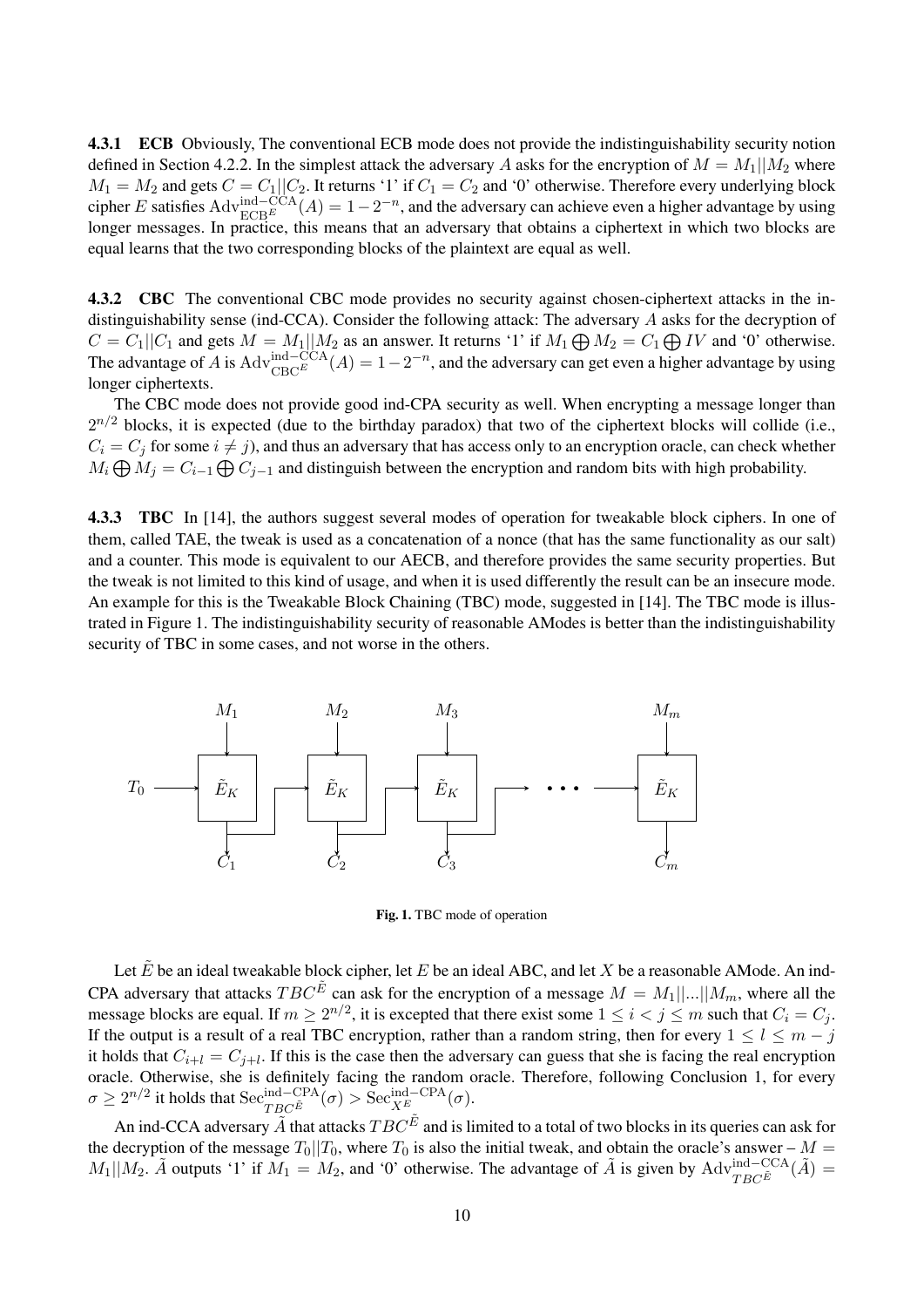$1 - 2^{-n}$ . When an ind-CCA adversary A that attacks  $X^E$  is limited to a total of two blocks in its queries, then the two blocks must be decrypted with a different salt-counter combination. Therefore,  $\text{Adv}_{X^E}^{\text{ind}-\text{CCA}}(A) = 0$ , and thus,  $\mathrm{Sec}_{TBC^{\tilde{E}}}^{\mathrm{ind-CCA}}(2) > \mathrm{Sec}_{X^E}^{\mathrm{ind-CCA}}(2).$ 

# 5 Comparison with Stream Ciphers and CTR Mode

A main requirement for our framework is that the same combination of key, salt, and counter should never be used twice. Apparently, if this requirement is fulfilled, then there is no reason that the function  $E_{K,S,t}(\cdot)$ will be a pseudo-random permutation. It is enough to demand that for every combination of  $S, t$  and  $M$ , the function  $f_{S,t,M} : \{0,1\}^k \to \{0,1\}^n$ , defined by  $f_{S,t,M}(K) = E_{K,S,t}(M)$ , is a pseudo-random function. For example, assume that we have a pseudo-random function  $g: \{0,1\}^k \times \{0,1\}^s \times \{0,1\}^c \to \{0,1\}^n$ , and define  $f_{S,t,M}(K) = g(K, S, t) \bigoplus M$ . Thus, the AECB encryption using the underlying ABC defined by  $E_{K,S,t}(M) = g(K, S, t) \bigoplus M$  can be viewed as a stream cipher in which the message M is XORed with the stream  $g(K, S, t)$ . Under the assumption that the same  $(K, S, t)$  combination is never used more than once, this encryption is secure, but if these assumptions do not hold for some reason then it is no longer secure since an adversary who holds a single  $(M, C)$  pair is able to calculate the appropriate  $q(K, S, t)$  for every block of M and therefore can encrypt (decrypt) any message (ciphertext) with the same  $K$  and  $S$  values. Therefore, constructing an ABC which is a pseudo-random permutation for every  $(K, S, t)$  combination provides us with a system that is more tolerant for misuse and guarantees some security even when the same  $(K, S, t)$  is used more than once.

A good example is the CTR mode [7]. In the CTR mode, the message is XORed with a stream generated by encrypting a counter block. Formally,  $C = C_1 ||...|| C_m$  where  $C_i = M_i \bigoplus E_K (ctr + i)$  for some number  $ctr$ . In [9] it is suggested that the  $\ell$  least significant bits of the counter block are used as a counter while the other  $n - \ell$  bits are used as a nonce. In this particular case, the CTR mode can be seen as a special case of AMode where its encryption function  $E_{K,S,t}^{\text{CTR}}(M) = M \bigoplus E_K(S+t)$ , where S is a multiply of  $2^{\ell}$ ,  $0 \le t < 2^{\ell}$ , and the maximal length of a message is  $2^l$  blocks.

We note, however, that our framework with the explicit separation of the salt and the counter has some advantages over the CTR mode and other stream ciphers:

- 1. Tolerance for misuse In CTR mode, just as in any stream cipher, a reuse of the same stream (i.e., a reuse of the same nonce and counter) results with an immediate compromise of the security. When the same stream is used for two different messages  $M_1, M_2$  then  $M_1 \bigoplus M_2$  can be calculated from the corresponding ciphertexts  $C_1, C_2$ . Moreover, an adversary who has a pair  $(M, C)$  of plaintext-ciphertext blocks for a specific nonce S and a specific counter t can calculate the encryption of any other message with the same nonce and counter.
- 2. Time-memory-data tradeoffs Time memory-data tradeoffs are widely discussed for stream ciphers. If the salt values are reused every time the key is changed, then the security of our framework against these attacks is the same as for stream ciphers. In the more strict version in which the salt is never repeated (not even after changing the key) then these attacks become inapplicable.
- 3. The security of our framework is a little bit better than the security of the CTR mode (particularly in the indistinguishability and semantic senses). This is because of the fact that in CTR mode, for every message  $M = M_1 |...| M_m$  and for every  $1 \leq i < j \leq m$  it is certain that  $C_i \bigoplus C_j \neq M_i \bigoplus M_j$ . For example, an ind-CPA adversary can take advantage of this fact. The adversary asks for the encryption of a message  $M = M_1 \dots | M_{2n/2}$  in which all of the  $2^{n/2}$  blocks are identical (i.e.,  $M_i = M_j$  for every  $1 \leq i < j \leq 2^{n/2}$ ). If the adversary receives an answer from the real encryption oracle it is guaranteed that  $C_i \neq C_j$  for every  $1 \leq i < j \leq 2^{n/2}$ . If the adversary receives a random string as an answer then it is expected that there are some  $1 \leq i < j \leq 2^{n/2}$  such that  $C_i = C_j$ .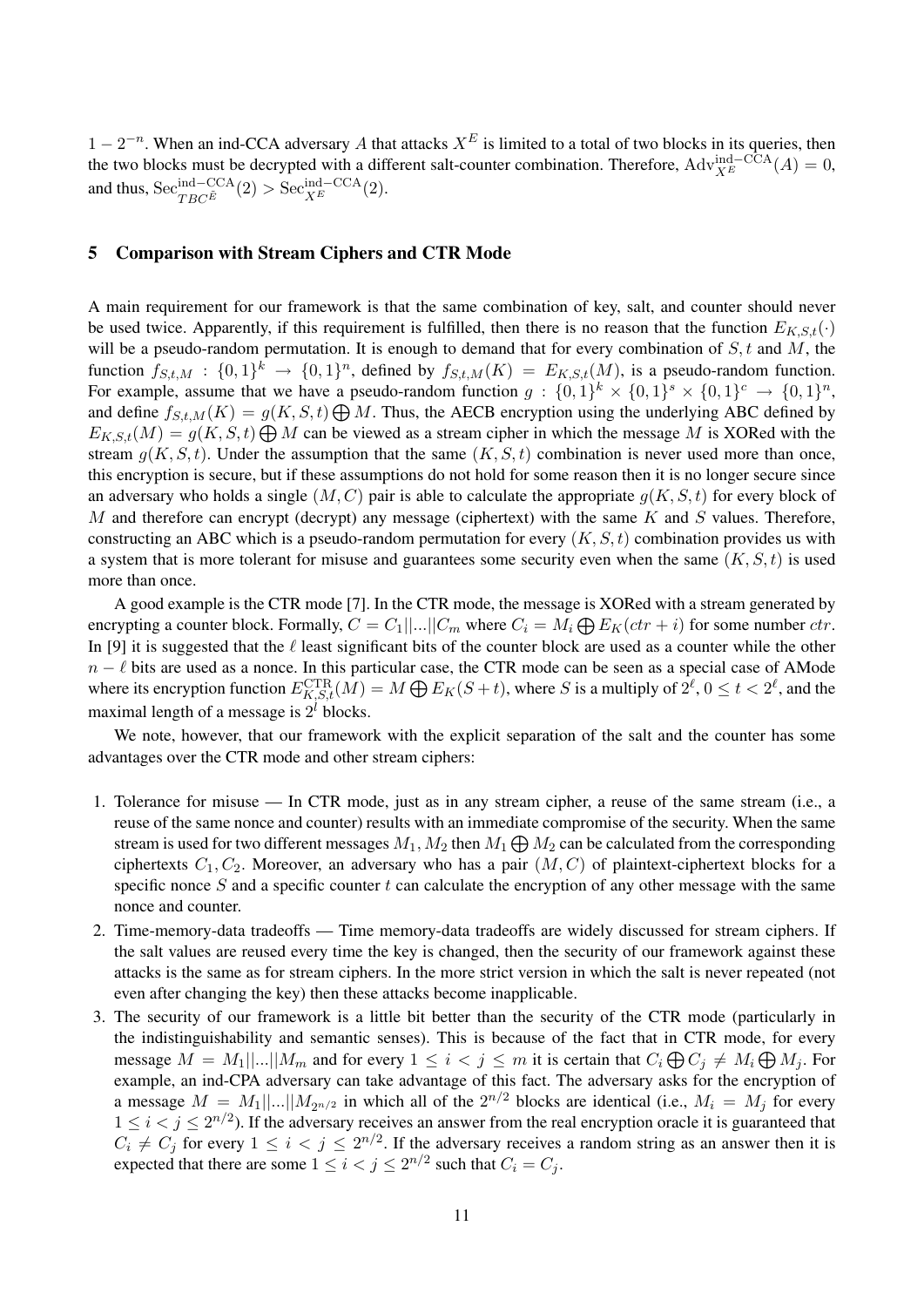## 6 The Relation to Hash Functions

In [3] the HAIFA framework for cryptographic hash function is presented. This framework introduces the idea of salt and bits-counter for compression functions. A natural question to ask is how can these new compression functions and block ciphers relate. In this section we discuss the possibility of using a single underlying primitive to build both ABCs and compression functions. We focus on the well known Davies-Meyer construction [5]. Other possible constructions were studied in [15] – some of them could be used for our purpose as well.

#### 6.1 Using Davies-Meyer Construction

The Davies-Meyer construction is used for building a compression function,  $C_{DM}$  using a block cipher E. Given a block cipher  $E: \{0,1\}^n \times \{0,1\}^k \to \{0,1\}^n$ , the compression function  $C_{DM}: \{0,1\}^n \times \{0,1\}^k \to$  $\{0,1\}^n$  is defined as:  $C_{DM}(h,M) = E_M(h) \bigoplus h$ . Here, k is the length of the message block for the compression function and  $n$  is the length of the chaining value.

A major drawback of the Davies-Meyer construction is that it is easy to find fixpoints. One can find a fixpoint  $(h^*, M^*)$  simply by fixing a message block  $M^*$  and decrypting the zero constant by  $h^* = E_{M^*}^{-1}(0)$ . Such a fixpoint can be used for a second-preimage attack as shown in [6].

We note that with our new block cipher framework and the HAIFA framework, this problem is fixed. We can use a Davies-Meyer construction to build a HAIFA compression function  $C_{DM}^{HAIFA}$  :  $\{0,1\}^n$  ×  $\{0,1\}^b \times \{0,1\}^s \times \{0,1\}^c \rightarrow \{0,1\}^n$  (where *n* is the length of the chaining value and  $b = k$  is the block size) using an ABC, E. Such a compression function will be defined as  $C_{DM}^{H A I F A}(h, M, S, \# bits)$  =  $E_{M,S,f(\#bits)}(h) \bigoplus h$ , for some function f that outputs a unique counter value for every possible #bits value (typically,  $f = \lceil \frac{\text{\#bits}}{n} \rceil$  $\frac{p_{its}}{n}$ ). The  $\#bits$  parameter of the compression function (*t* parameter in *E*) prevents attacks that take advantage of the easy-to-find fixpoints. It is still possible to find a tuple  $(h^*, M^*, S^*, \# bits^*)$  such that  $C_{DM}(h^*, M^*, S^*, \# bits^*) = h^*$ , but for any  $\# bits' \neq \# bits^*$  (and specifically for the value of  $\# bits'$  that matches the next block) it holds, with a very high probability, that  $C_{DM}(h^*, M^*, S^*, \# bits') \neq h^*$ . Moreover, it is difficult to find a message block M' such that  $C_{DM}(h^*, M', S^*, \# bits') = h^*$ . Therefore, a fixpoint cannot be used to expand the message and create a second preimage.

It might be better, for performance reasons, to use the message block of the compression function as the *salt* of the ABC and not as the key, so the key scheduling algorithm is not re-executed for every block. However, the Davies-Meyer construction might not be practical since it demands that the key size (or salt size) of the cipher equals the size of compression function's message block and that the size of the compression function's chaining value equals the size of the cipher's block. This is not the case with today's compression functions and symmetric block ciphers. The typical size for message blocks in hash functions today is much larger than the typical key size of block ciphers and the typical size of a chaining value is much larger than the typical size of ciphers' block. The size of the chaining value of a compression function should be large enough so finding collisions will be difficult, and the size of the compression function's message block should be large enough for performance reasons. Increasing the lengths of the block cipher's key and message block would increase the complexity of the block cipher's execution (in particular the key schedule), and will influence especially on encryption of short messages.

# 7 Simple ABCs Based on AES

In this section we describe three AES-based ABCs, all of which with 128-bit keys, 128-bit salts and 64-bit counters.

## 7.1 ABC1

Our first ABC uses AES [17] as a black-box and is implemented as follows:

 $ABC1_{K,S,t}(M) = \text{AES-128}_{K'}(\text{AES-128}_{K}(\text{AES-128}_{K'}(M) \oplus t') \oplus t'),$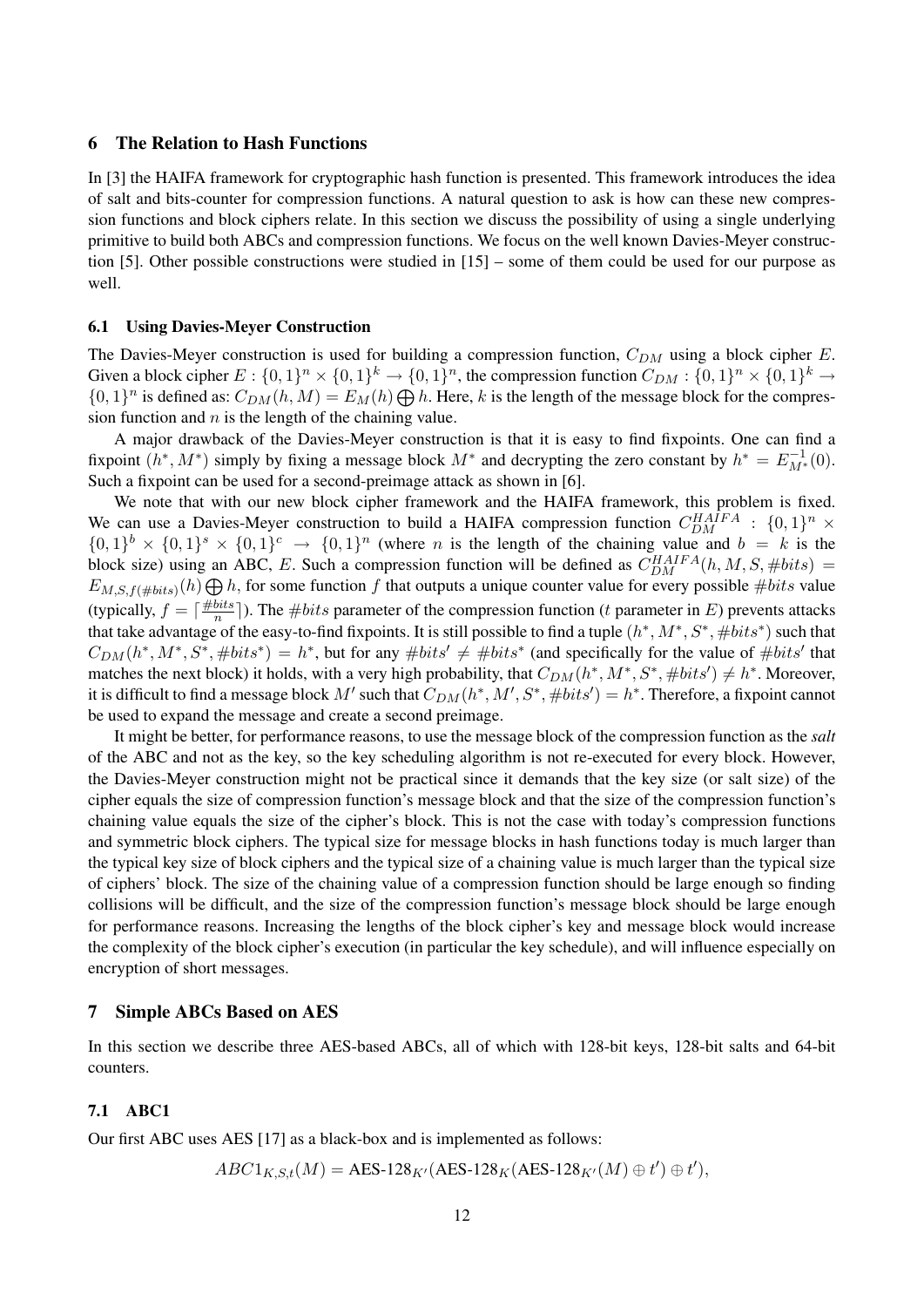where  $K' = \text{AES-128}_K(S)$  and  $t' = t||t$ .

## 7.2 ABC2

ABC2 modifies the key scheduling algorithm of AES-256 to allow a mixing of the salt and the counter. The key scheduling algorithm is modified as follows: given a 128-bit key  $K$  and a 128-bit salt  $S$ , an intermediate 256-bit key K' is computed by  $K' = K||AES-128<sub>K</sub>(S)$ . The intermediate key K' is then expanded using the original AES-256 key scheduling algorithm, to the (15) round keys  $RK_1[0], ..., RK_1[14]$ . The counter is mixed into five of these round keys –  $RK_1[2], RK_1[4], RK_1[7], RK_1[10],$  and  $RK_1[12]$ : each time the counter is mixed into a round key it is XORed into two consecutive (cyclicly) columns of the round key, when the counter is represented as big endian. The counter is mixed into the following round keys: columns 0,1 of  $RK_1[2]$ ; 1,2 of  $RK_1[4]$ ; 2,3 of  $RK_1[7]$ ; 3,0 of  $RK_1[10]$  and 0,1 of  $RK_1[12]$ . The result is another set of round keys  $RK_2$ . Encryption is performed using the AES-256 encryption algorithm with the resulting round keys  $RK_2[0], ..., RK_2[14]$ . Note that an efficient implementation of ABC2 does not have to compute the key scheduling for every counter. Instead, it computes  $RK_1$  once and XORs the counter into the right locations during the encryption process.

In order to allow a full diffusion of a counter before the next counter mixing occurs, we selected to have at least two AES rounds between consecutive counter mixings. A full diffusion of a counter mixing ensures that all of the bytes of the state are influenced by the counter. The next counter mixing, changes only two of the four columns of the state, while keeping the other two unchanged.

## 7.3 ABC3

ABC3 modifies the key scheduling algorithm of AES-128 to allow a mixing of the salt and the counter. The key scheduling algorithm is modified as follows: given a 128-bit key K and a 128-bit salt S, three temporary keys  $K_1, K_2$ , and  $K_3$  are calculated. Each of the temporary keys is expanded by the original key scheduling algorithm of AES-128 into the (11) round keys. Then, a fourth set of round keys is calculated as the XOR of the three sets of round keys. Formally,

$$
K_1 = K \; ; \; RK_1 = KS(K_1)
$$
  
\n
$$
K_2 = AES \cdot 128_{K_1}(S) \; ; \; RK_2 = KS(K_2)
$$
  
\n
$$
K_3 = AES \cdot 128_{RK_1 \oplus RK_2}(K) \; ; \; RK_3 = KS(K_3)
$$
  
\n
$$
RK_4 = RK_1 \oplus RK_2 \oplus RK_3,
$$

where KS is the key scheduling algorithm of AES-128. The notation AES-128<sub>RK</sub>, where RK is a set of round keys rather than a key, refers to the AES algorithm that uses the round keys RK instead of deriving them from a 128-bit key.

The counter is then mixed into five round keys of  $RK_4$  – columns 0,1 and columns 2,3 of  $RK_4[1]$ ; 1,2 of  $RK_4[3]$ ; 2,3 of  $RK_4[5]$ ; 3,0 of  $RK_4[7]$ ; and columns 0,1 and columns 2,3 of  $RK[9]$ . The result is another set of round keys  $RK_5$ . Encryption is performed using the AES-128 encryption algorithm with the round keys  $RK_5[0], ..., RK_5[10]$ . As in ABC2, an efficient implementation of ABC3 does not have to compute the key scheduling for every counter. Instead, it computes  $RK<sub>4</sub>$  once and XORs the counter into the right locations during the encryption process.

## 7.4 Security of ABC1, ABC2 and ABC3

The main motivation behind the ABC framework is to provide security against attacks that take advantage of a repeating permutation. We claim that, for any of the ABCs suggested above, equivalent key-salt-counter combinations do not exist and therefore these ABCs really provide this kind of security. We also analyze the security of the ABCs suggested above against a variety of known attacks.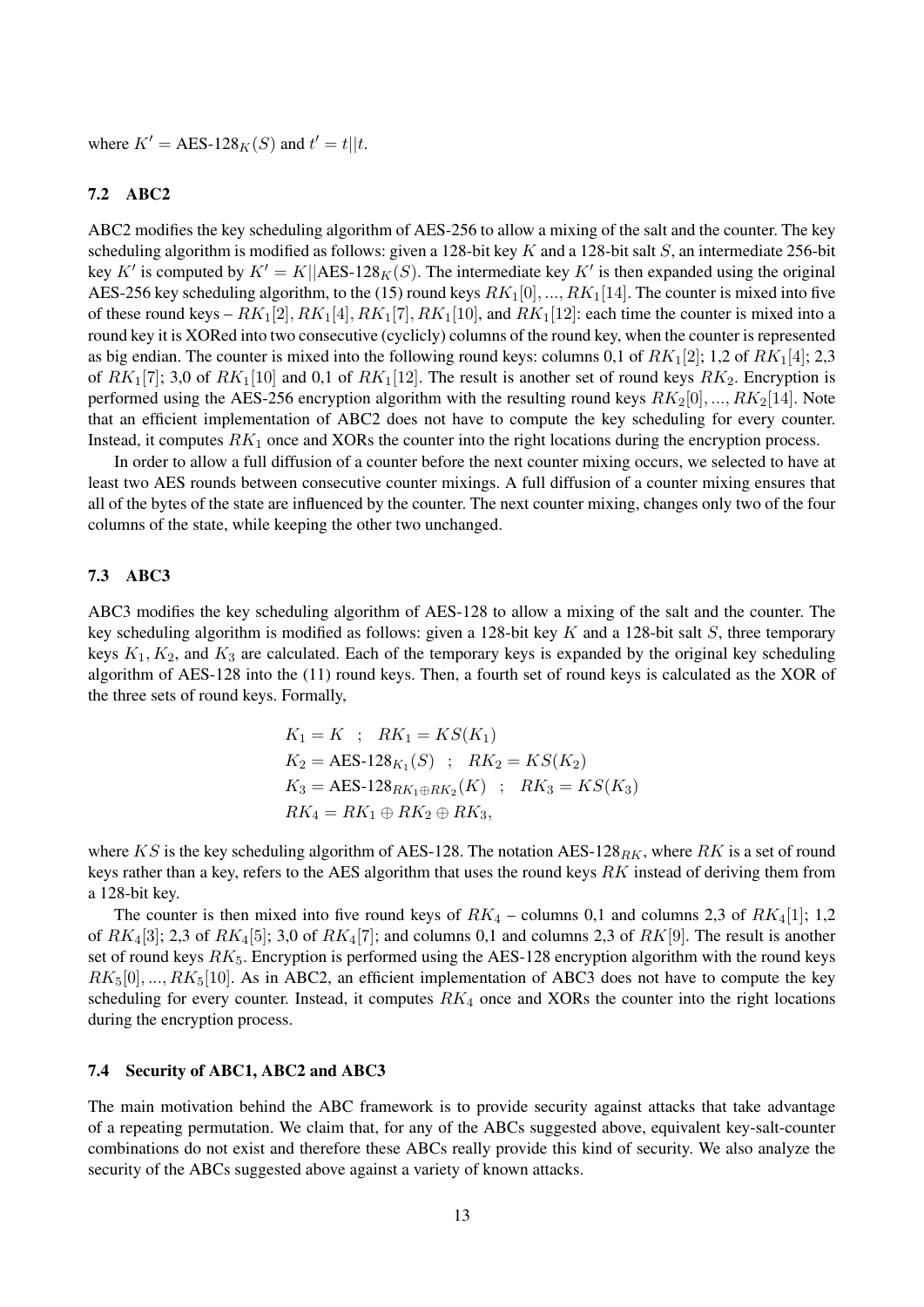7.4.1 Equivalent Keys In an ideal ABC it is very unlikely that two different key-salt-counter combinations  $(K_1, S_1, t_1) \neq (K_2, S_2, t_2)$  specify the same permutation. Therefore, like in block ciphers, the design of an ABC should result with permutations that do not collide.

In ABC1 the AES algorithm is used three times. Due to the use of  $K$  in the middle encryption, every pair of  $(K, S)$  generates a unique set of round keys for the triple encryption. Therefore, we claim that there are no pairs  $(K_1, S_1) \neq (K_2, S_2)$  and a counter t for which  $\text{ABC1}_{K_1, S_1, t}(M) = \text{ABC1}_{K_2, S_2, t}(M)$  for every M. Moreover, we claim that there do not exist different key-salt-counter combinations  $(K_1, S_1, t_1) \neq (K_2, S_2, t_2)$ for which  $\mathrm{ABC1}_{K_1,S_1,t_1}(M)=\mathrm{ABC1}_{K_2,S_2,t_2}(M)$  for every  $M.$ 

In ABC2, for two different key-salt pairs  $(K_1, S_1) \neq (K_2, S_2)$  the derived keys  $K'_1, K'_2$  are necessarily different. Therefore, there is a difference in at least one of the first two round keys. Such a difference diffuses to other round keys. In case that  $(K_1, S_1) = (K_2, S_2)$  but  $t_1 \neq t_2$  then there is necessarily a difference in round keys 2, 4, 7, 10, and 12, that are influenced by the counter. Thus, every two different key-salt-counter combinations  $(K_1, S_1, t_1) \neq (K_2, S_2, t_2)$  necessarily produce a different set of round keys  $RK_2$ . We claim that there are no two such different key-salt-counter combinations that define the same permutation.

In ABC3 every key-salt pair generates a unique set of round keys  $(RK_1, RK_2)$ . We claim that every keysalt pair generates a unique set of round keys  $(RK_1, RK_2, RK_3)$ , and that  $RK_4 = RK_1 \oplus RK_2 \oplus RK_3$  is also unique for each key-salt pair. Moreover, we claim that every key-salt-counter combination results with a unique set of round keys  $RK_5$ , which specifies a unique permutation.

7.4.2 Security of ABC1 Against Any Known or Chosen Plaintext Attack We show a reduction from any known/chosen plaintext attack on ABC1 to a known/chosen plaintext attack on AES. We conclude that the security of ABC1 against known/chosen plaintext attacks (e.g., differential attack, linear attack and timememory tradeoff attacks) is similar to the security of AES against these attacks.

Consider a known/chosen plaintext attack A on ABC1. We build an attack B on AES-128 using the attack A. Whenever A asks for the encryption of a plaintext block  $M$ , with a salt  $S$ , and with a counter  $t$ ,  $B$  asks for  $K' = \text{AES-128}_K(S)$ . Then B computes  $V_1 = \text{AES-128}_{K'}(M) \oplus t'$ , asks for  $V_2 = \text{AES-128}_K(V_1)$ , and computes  $C = \text{AES-128}_{K'}(V_2 \oplus t')$ , thus receiving  $C = \text{ABC2}_{K,S,t}(M)$ . Once A announces the recovered key K (or any information on the key), B announces the same key K (or the same information that A announced). Therefore, B learns exactly the same information on the key as A does.

7.4.3 Security of ABC2 and ABC3 Against Linear Attacks ABC2 and ABC3 are based on the AES algorithm and use its S Box. The maximal bias of a linear approximation of this S Box, as shown in [4], is  $2^{-3}$ . Using a computer program we found that the lower bound of active S Boxes in a linear characteristic is 80 for ABC2, and 55 for ABC3. Therefore, the bias of any linear approximation of the full ABC2 and ABC3 is bounded by  $2^{-240}$  and  $2^{-165}$ , respectively. We note that the introduction of the counter might allow the adversary to attack the cipher using a shorter characteristic of 12 rounds in ABC2, or 9 rounds in ABC3. The number of active S Boxes in 12 rounds of ABC2 is lower bounded by 75 and the number of active S Boxes in 9 rounds of ABC is lower bounded by 51. Therefore the bias of a linear approximation of 12 rounds of ABC2 or 9 rounds of ABC3 are bounded by  $2^{-225}$  and  $2^{-151}$ , respectively. These biases would require over  $2^{300}$  known plaintexts for a linear attack while there are only  $2^{128}$  plaintexts in the whole block space, which makes this attack impossible. We note that in our model an adversary can use more than  $2^{128}$  plaintext-counter combinations for a linear attack, but the number of encryptions required for such an attack is larger than  $2^{128}$  – the number of encryptions required for an exhaustive search, and therefore such an attack is also unapplicable.

7.4.4 Security of ABC2 and ABC3 Against Extended Differential Attacks Unlike traditional differential attacks, in differential attacks on ABCs the adversary is not limited to introduce the differences through the plaintext. She can also introduce the differences through the salt or through the counter.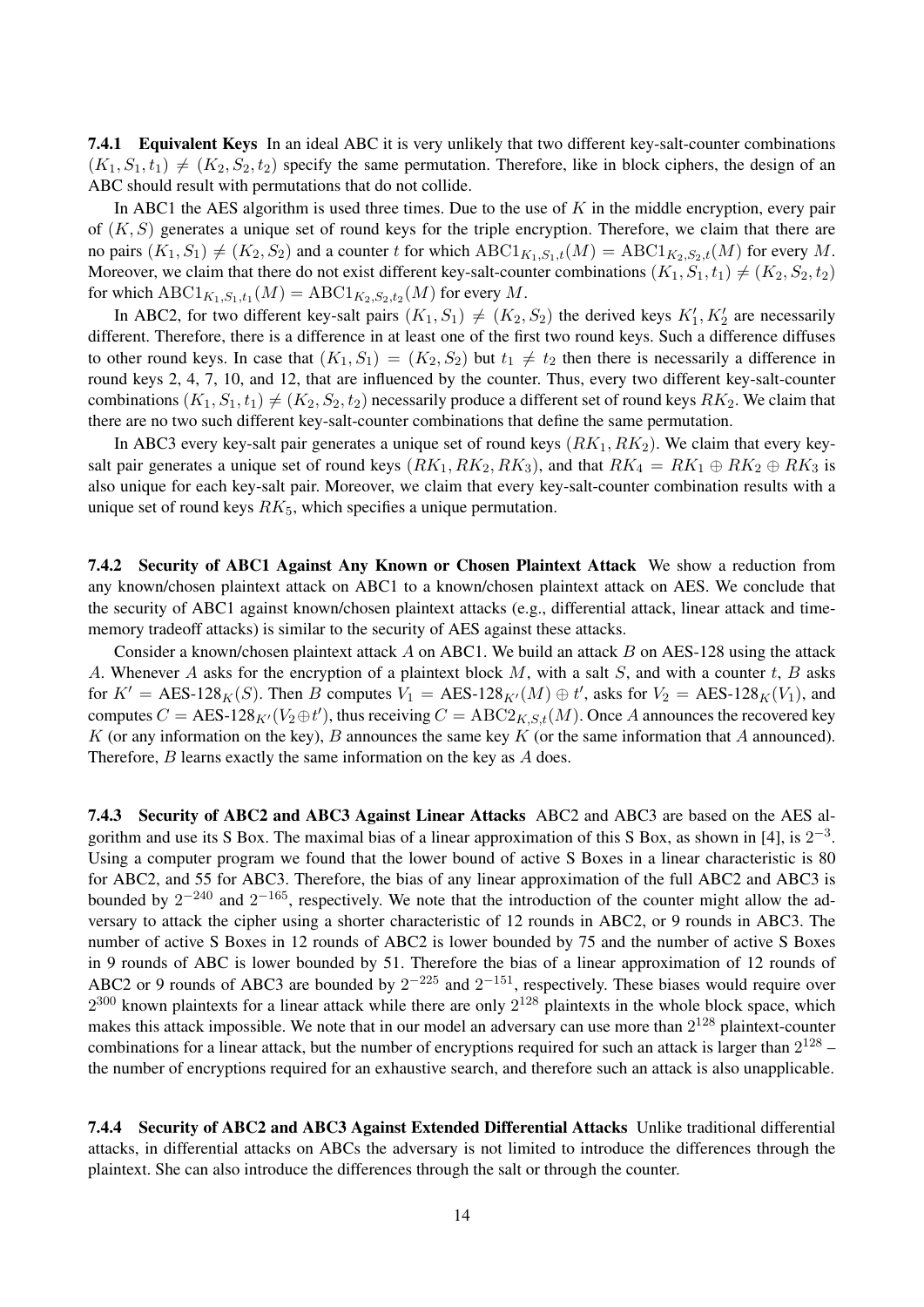|                                             |       | ABC1 ABC2 ABC3 AES          |      |      |
|---------------------------------------------|-------|-----------------------------|------|------|
| Key scheduling avg speed (in cpu cycles)    |       | 545.25 625.62 924 162.14    |      |      |
| Key scheduling standard deviation           | 3.19  | 2.53                        | 4.87 | 3.06 |
| Key scheduling speed median (in cpu cycles) | 541   | 627                         | 925  | 162  |
| Encryption avg speed (in cpu cycles)        |       | 825.82 385.47 326.11 240.32 |      |      |
| Encryption speed standard deviation         | 35.05 | 1.09                        | 9.41 | 6.64 |
| Encryption speed median (in cpu cycles)     | 808   | 385                         | 322  | 238  |
|                                             |       |                             |      |      |

Table 2. Performance of the different implementations

Definition 16 *We use the term* extended differential characteristic *for a differential characteristic that may include a salt difference and/or a counter difference in addition to the plaintext difference. An attack that uses an extended differential characteristic is called* extended differential attack*.*

We note that using an extended differential characteristic that has a salt difference is useless when attacking ABC2 or ABC3, since in both ABCs the salt is encrypted by the secret key before it is used. Thus, an adversary who uses such a characteristic has no information about the differential that is actually in use. Therefore, we limit our analysis to the case where there is no salt difference. Obviously, a counter difference can partially "fix" a plaintext difference and slow down the diffusion of the difference. Therefore, we expect that the diffusion of differences will be slightly slower in ABC2 and ABC3 than in AES. Nevertheless, we claim that both ABCs are still secure against extended differential attacks, and indeed, a simulation that checks all possible differential trails shows that after six rounds of ABC2 and after seven rounds of ABC3 there are always at least 25 active S Boxes. In a full run of 14 rounds of ABC2 there are at least 53 active S Boxes, and in a full run of 10 rounds of ABC3 there are at least 30 active boxes. Thus, ABC2 does not have any extended differential characteristic (without a salt-difference) that has probability higher than  $(2^{-6})^{53} = 2^{-318}$ . Similarly, ABC3 does not have such an extended differential characteristic that has probability higher than  $(2^{-6})^{30} = 2^{-180}$ .

## 7.5 Performance of Our ABCs

In order to check the performance of our suggested ABCs, we used an Intel Xeon E5540 processor with a 2.53GHz CPU and cache size of 8192KB that runs a Red Hat Enterprise Linux Server release 5.5. We used parts of the AES code of Brian Gladman [10] for our ABCs implementations. The results are summarized in Table 2 along with the performance results of Gladman's AES-128 code for comparison.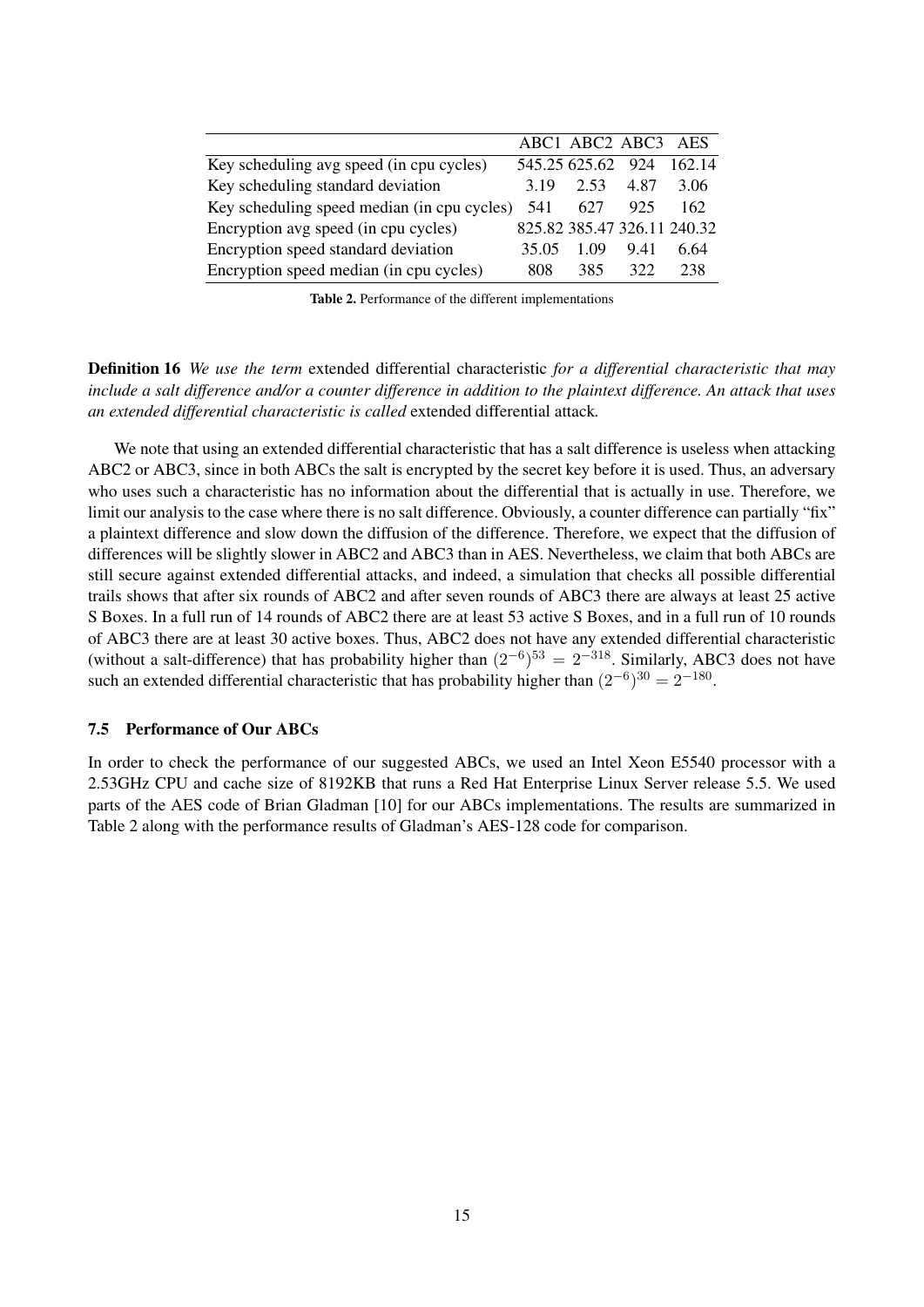# Bibliography

- [1] Mihir Bellare, John Black, Philip Rogaway, *OCB: A Block-Cipher Mode of Operation,* ACM Transactions on Information and System Security (TISSEC), vol. 6, no. 3, pp. 365-403, August 2003. Earlier version in Eighth ACM Conference on Computer and Communications Security (CCS-8), ACM Press, 2001.
- [2] Mihir Bellare, Anand. Desai, Eron Jokipii, Philip Rogaway, *A Concrete Security Treatment of Symmetric Encryption,* proceedings of the 38th Annual Symposium on Foundations of Computer Science, IEEE, 1997, pp. 394–403.
- [3] Eli Biham, Orr Dunkelman, *A Framework for Iterative Hash Functions HAIFA,* Second NIST Cryptographic Hash Workshop, 2006.
- [4] Joan Daemen and Vincent Rijmen, *AES Proposal: Rijndael* NIST AES proposal, 1998.
- [5] D. W. Davies and W. L. Price, *The Application of Digital Signatures Based on Public-Key Cryptosystems*, Proceeding of Fifth International Computer Communications Conference, pp. 525–530, 1980.
- [6] Richard Drews Dean, *Formal Aspects of Mobile Code Security*, Ph.D Dissertation, Princeton University, January 1999.
- [7] Whitfield Diffie and Martin Edward Hellman, *Privacy and Authentication: An Introduction to Cryptography*, Proceedings of the IEEE, Vol. 67, No. 3, pp. 397-427, March 1979.
- [8] Danny Dolev, Cynthia Dwork, Moni Naor, *Non-Malleable Cryptography*, SIAM Journal on computing, Vol. 30, No. 2, pp. 391–437, 2000.
- [9] Morris Dworkin, *Recommendation for Block Cipher Modes of Operation Methods and Techniques*, NIST Special Publication 800-38A, 2001.
- [10] Brian Gladman, *AES Source Code*, http://www.gladman.me.uk/.
- [11] Shafi Goldwasser and Silvio Micali, *Probabilistic Encryption,* Special issue of Journal of Computer and Systems Sciences, Vol. 28, No. 2, pp. 270-299, April 1984.
- [12] Martin E.Hellman, *A Cryptanalytic Time-Memory Tradeoff*, IEEE Transactions on Information Theory, Vol. 26, pp. 401-406, July 1980.
- [13] John Kelsey and Bruce Schneier, *Second Preimages on n-Bit Hash Functions for Much Less than 2n Work*, EUROCRYPT 2005, pp. 474-490.
- [14] Moses Liskov, Ronald L. Rivest, David Wagner, *Tweakable Block Ciphers,* Advances in Cryptology CRYPTO 2002, Lecture Notes in Computer Science 2442, pp. 31–46, Springer-Verlag, 2002.
- [15] Bart Preneel, René Govaerts and Joos Vandewalle, *Hash Functions Based on Block Ciphers: A Synthetic Approach*, Crypto 1993, pp. 368-378.
- [16] Philip Rogaway, *Nonce-Based Symmetric Encryption,* Fast Software Encryption (FSE) 2004, Lecture Notes in Computer Science vol. 3017, pp. 348-359, Springer, 2004.
- [17] US National Institute of Standards and Technology, *Advanced Encryption Standard*, Federal Information Processing Standards Publications No. 197, 2001.

# A Security Proofs

# A.1 Proof of Lemma 1

Lemma 1 *Let* X *be a reasonable mode. Then* AX *is a reasonable* AMode*.*

*Proof.* AX is built by replacing the instances of a block cipher in X with instances of an ABC. Let  $\hat{E}$  be an ABC with a block size of n bits, and let E be a block cipher with a block size of n bits. We show that AX fulfills all the conditions of a reasonable AMode.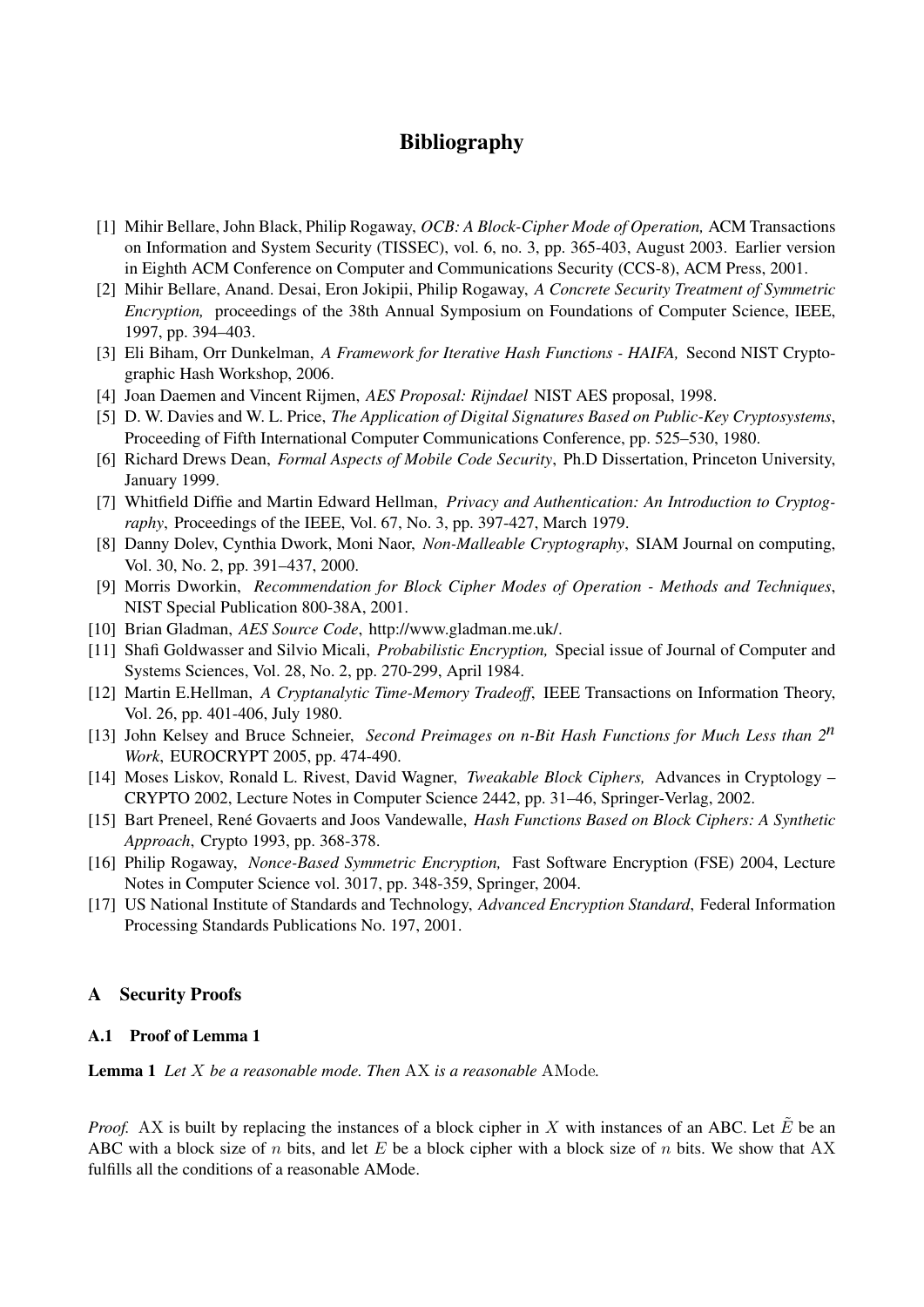- 1. X is a reasonable mode of operation and therefore,  $X_K^E(\cdot)$  is a length preserving encryption for every key K. Therefore,  $AX_{\tilde{K},S}^{\tilde{E}}$ , by its definition, is also a length preserving encryption for every key K and a salt S. The number of plaintext blocks in  $\mathrm{AX}_{\tilde{K},S}^{\tilde{E}}$  is equal to the number of plaintext blocks in  $X_K^E$  and the number of ciphertext blocks in  $AX_{\tilde{K},S}^{\tilde{E}}$  is equal to the number of ciphertext blocks in  $X_K^E$ . Therefore, the number of plaintext blocks in  $\mathrm{AX}_{\tilde{\mathrm{K}},\mathrm{S}}^{\tilde{\mathrm{E}}}$  equals the number of ciphertext blocks. Moreover, all the plaintext and ciphertext blocks of  $\mathop{\mathrm{AX}}\nolimits_{\tilde{\mathrm{K}},\mathrm{S}}^{\tilde{\mathrm{E}}}$  are *n*-bits blocks.
- 2. Let  $f_1$  and  $f_2$  be the functions such that

$$
C_i = f_2(E_K(f_1(IV, i, M_1, ..., M_i, C_1, ..., C_{i-1})), IV, i, M_1, ..., M_i, C_1, ..., C_{i-1}).
$$

By its definition, AX is the AMode in which

$$
C_i = f_2(\tilde{E}_{K,S,i}(f_1(IV,i,M_1,...,M_i,C_1,...,C_{i-1})),IV,i,M_1,...,M_i,C_1,...,C_{i-1}).
$$

- (a) By its definition,  $f_2(\cdot; IV, i, M_1, ..., M_i, C_1, ..., C_{i-1})$  is a permutation over  $\{0, 1\}^n$ .
- (b) Denote  $g_{E,K,IV,i,M_1,...,M_{i-1},C_1,...,C_{i-1}}(M_i)$  $= f_2(E_K(f_1(IV, i, M_1, ..., M_i, C_1, ..., C_{i-1})), IV, i, M_1, ..., M_i, C_1, ..., C_{i-1}),$ and denote  $\tilde{g}_{\tilde{E},K,S,IV,i,M_{1},...,M_{i-1},C_{1},...,C_{i-1}}(M_{i})$  $=f_2(\tilde E_{K,S,i}(f_1(IV,i,M_1,...,M_i,C_1,...,C_{i-1})),IV,i,M_1,...,M_i,C_1,...,C_{i-1}).$  Let  $\tilde E^{(S,i)}$  be the block cipher that is defined by  $\tilde{E}_K^{(S,i)}(M) = \tilde{E}_{K,S,i}(M)$ . Now we can write:

$$
\tilde{g}_{\tilde{E},K,S,IV,i,M_1,\ldots,M_{i-1},C_1,\ldots,C_{i-1}}(M_i)=g_{\tilde{E}^{(S,i)},K,IV,i,M_1,\ldots,M_{i-1},C_1,\ldots,C_{i-1}}(M_i).
$$

The function on the right of the last equation is a permutation. The function on the left side of the equation ( $\tilde{g}$ ) equals the *i*'th block of  $AX^{\tilde{E}}_{\tilde{K},S}$ . Thus in AX,  $C_i$  is a permutation of  $M_i$ .

QED.

#### A.2 Proof of Theorem 1

Theorem 1 *Let* X *be a reasonable* AMode*. Let* E *be an* ABC*. Every possible total length of queries* σ *that allows the adversary to be salt-respecting satisfies*  $\mathrm{Sec}_{X^E}^{\mathrm{ind}-\mathrm{CPA}}(\sigma) \leq \mathrm{Sec}_E^{\mathrm{prp}}(\sigma)$ .

*Proof.* Let A be an ind-CPA adversary against  $X^E$  that uses q queries of total length of  $\sigma$  blocks and that achieves the maximal advantage such an adversary can achieve, i.e.,  $\text{Adv}_{X^E}^{\text{ind}-\text{CPA}}(A) = \text{Sec}_{X^E}^{\text{ind}-\text{CPA}}(\sigma)$ . We build an adversary B against E that uses  $\sigma$  queries and such that  $\text{Adv}_{E}^{\text{prp}}(B) = \text{Adv}_{X^{E}}^{\text{ind}-\text{CPA}}(A)$ .

Let  $O_B$  be the oracle that answers B's queries  $(O_B$  can be either  $E_K(\cdot,\cdot,\cdot)$  or  $\pi(\cdot,\cdot,\cdot)$ ). B simulates an oracle O for A. O works as follows: whenever A makes a query  $Q = (S, M = M_1 ||...|| M_m)$  to O, B makes m queries to its own oracle  $O_B: Q_i = (S, i, x_i)$  for  $1 \le i \le m$ , and gets an answer  $y_i$ , where  $x_i$  is the plaintext input of the *i*'th instance of E in X (note that B is able to calculate  $x_i$  when necessary). From the answers it gets for its queries, B calculates  $C_i = f_2(y_i, IV, i, M_1, ..., M_i, C_1, ..., C_{i-1})$  and returns  $C = C_1 ||...|| C_m$ . B lets A run on O and answers as A.

First, we notice that when  $O_B = E_K(\cdot, \cdot, \cdot)$  then  $O = O_{X_K^E}(\cdot, \cdot)$ . This follows immediately from the building of O. Second, we claim that when  $O_B = \pi(\cdot, \cdot)$  then  $O = O_R^{X^E}(\cdot, \cdot)$ . This is because X is a reasonable mode and as such,  $C_i$  is a permutation of  $y_i$  which is a random string in that case. Therefore, for every  $1 \leq i \leq$  $m, C_i$  is actually chosen uniformly at random from  $\{0,1\}^n$  and thus,  $C$  is a random string of length  $|X_{K,S}^E(M)|$ .

Now, we can write:

$$
\operatorname{Adv}_{E}^{\text{prp}}(B) = \Pr\left[B^{E_{K}(\cdot,\cdot,\cdot)} = 1 | K \xleftarrow{R} \{0,1\}^{k}\right] - \Pr\left[B^{\pi(\cdot,\cdot,\cdot)} = 1 | \pi \xleftarrow{R} SCPerm(s,c,n)\right]
$$

$$
= \Pr\left[A^{O_{X_{K}^{E}}(\cdot,\cdot)} = 1 | K \xleftarrow{R} \{0,1\}^{k}\right] - \Pr\left[A^{\pi(\cdot,\cdot)} = 1\right] = \operatorname{Adv}_{X^{E}}^{\text{ind}-\text{CPA}}(A).
$$
OED.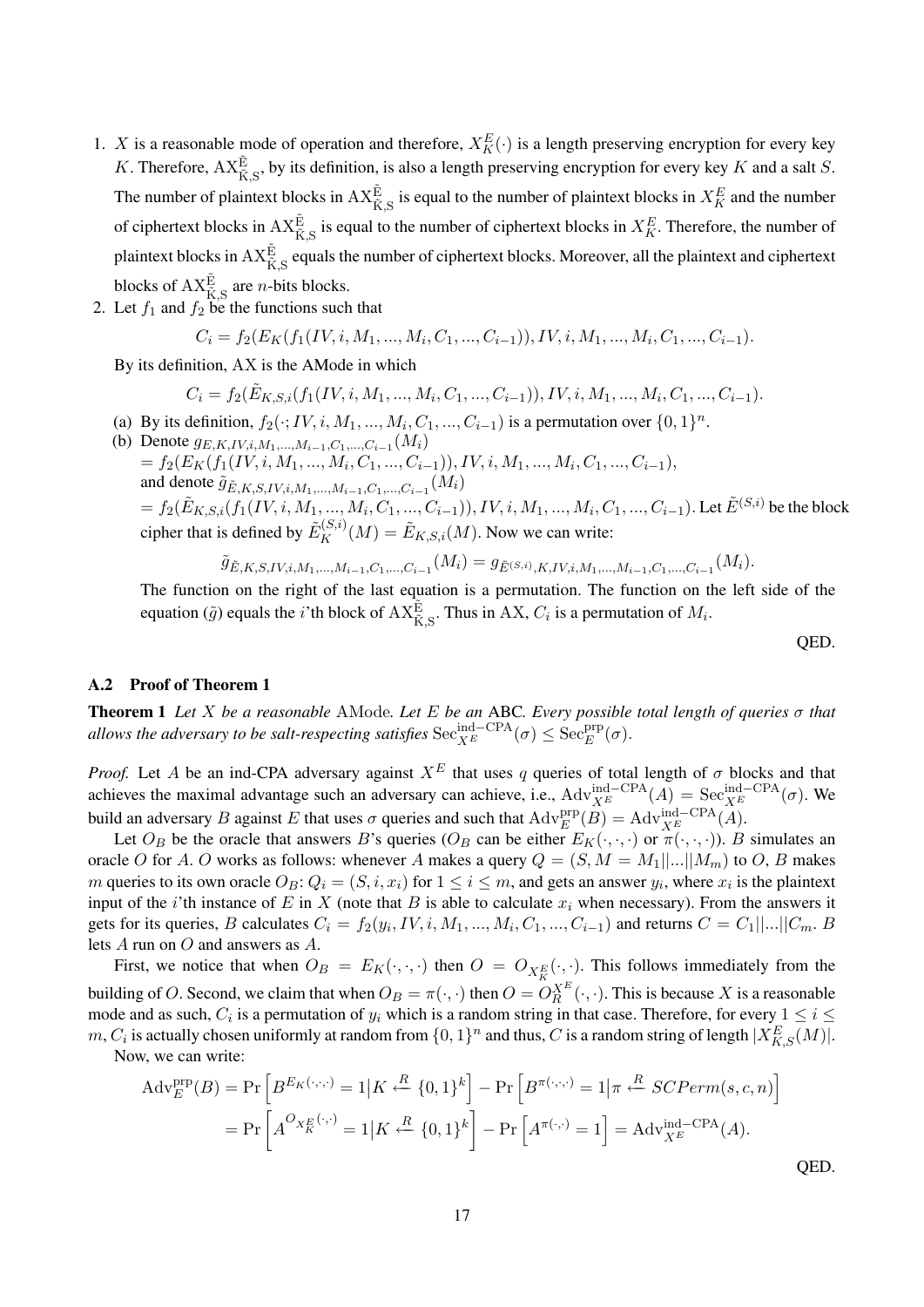## A.3 Proof of Theorem 2

**Theorem 2** Let  $\tilde{E}$  be an ideal ABC and let  $E$  be an ideal block cipher. For every  $\sigma$  it holds that  $\text{Sec}_{ECBE}^{\text{ind--CCA}}(\sigma) \geq$  $\mathrm{Sec}^{\mathrm{ind-CCA}}_{\mathrm{AECB}^{\tilde{\mathrm{E}}}}(\sigma).$ 

In order to prove Theorem 2 we need to prove the following two lemmas.

Lemma 4 *Let* E *be an ideal* ABC*. Let* A *be an* ind*-*CCA *adversary against* AECB<sup>E</sup> *that uses no more than a* total of σ blocks in its queries. Then there exists a deterministic ind-CCA adversary A' that uses no more than *a total of*  $\sigma$  *blocks in its queries and such that*  $\text{Adv}_{AECB^E}^{\text{ind}-\text{CCA}}(A) \leq \text{Adv}_{AECB^E}^{\text{ind}-\text{CCA}}(A').$ 

*Proof.* Consider a representation of A as a decision tree. Let v be a state in the decision tree where A performs a coin-flip. Let  $u_1, ..., u_m$  be the children of v, so upon arriving to state v, A flips a coin and, according to the result, decides to which one of v's children it should move. Let  $A_v$  be the event in which A reaches state v. The advantage of A can be written as

$$
Adv_{AECBE}^{ind-CCA}(A) = Pr\left[A^{AECB_{K}^{E}(\cdot,\cdot)} = 1 \middle| K \stackrel{R}{\leftarrow} \{0,1\}^{k}\right] - Pr\left[A^{O_{R}(\cdot,\cdot)} = 1\right]
$$
  
\n
$$
= Pr\left[A^{O(\cdot,\cdot)} = 1 \middle| O = O_{E}\right] - Pr\left[A^{O(\cdot,\cdot)} = 1 \middle| O = O_{R}\right]
$$
  
\n
$$
= Pr\left[A^{O(\cdot,\cdot)} = 1 \middle| O = O_{E} \wedge A_{v}\right] \cdot Pr\left[A_{v}\middle| O_{E}\right] + Pr\left[A^{O(\cdot,\cdot)} = 1 \middle| O = O_{E} \wedge \neg A_{v}\right] \cdot Pr\left[\neg A_{v}\middle| O_{E}\right]
$$
  
\n
$$
- Pr\left[A^{O(\cdot,\cdot)} = 1 \middle| O = O_{R} \wedge A_{v}\right] \cdot Pr\left[A_{v}\middle| O_{R}\right] - Pr\left[A^{O(\cdot,\cdot)} = 1 \middle| O = O_{R} \wedge \neg A_{v}\right] \cdot Pr\left[\neg A_{v}\middle| O_{R}\right].
$$

We note that  $Pr\left[A^{O(\cdot,\cdot)}=1\Big|A_v\right] = \sum_{i=1}^m Pr\left[u_i\Big|A_v\right] \cdot Pr\left[A^{O(\cdot,\cdot)}=1\Big|A_{u_i}\right]$ .

Define

$$
j = \arg\max_{1 \le i \le m} \{ \Pr\left[A_v \middle| O = O_E \right] \cdot \Pr\left[A^{O(\cdot, \cdot)} = 1 \middle| O = O_E \land A_{u_i} \right] - \Pr\left[A_v \middle| O = O_R \right] \cdot \Pr\left[A^{O(\cdot, \cdot)} = 1 \middle| O = O_R \land A_{u_i} \right] \}.
$$

Now, consider the adversary  $A^{(v)}$  of which decision tree is identical to the decision tree of A, besides the fact that upon reaching the state v,  $A^{(v)}$  does not flip a coin, but moves to  $u_i$ .

For any state  $w$ , denote by  $O_E^w$  the event in which  $O = O_E$  and the adversary (which can be either A or  $A^{(v)}$ – according to the context) reaches state w. Denote by  $O_E^{-w}$  the event in which  $O = O_E$  and the adversary does not reach state w. Similarly, denote by  $O_R^w$  and  $O_R^{-w}$  the events in which  $O = O_R$  and the adversary reaches or not, respectively, state w.

Obviously,  $A^{(v)}$  performs one flip-coin less then A and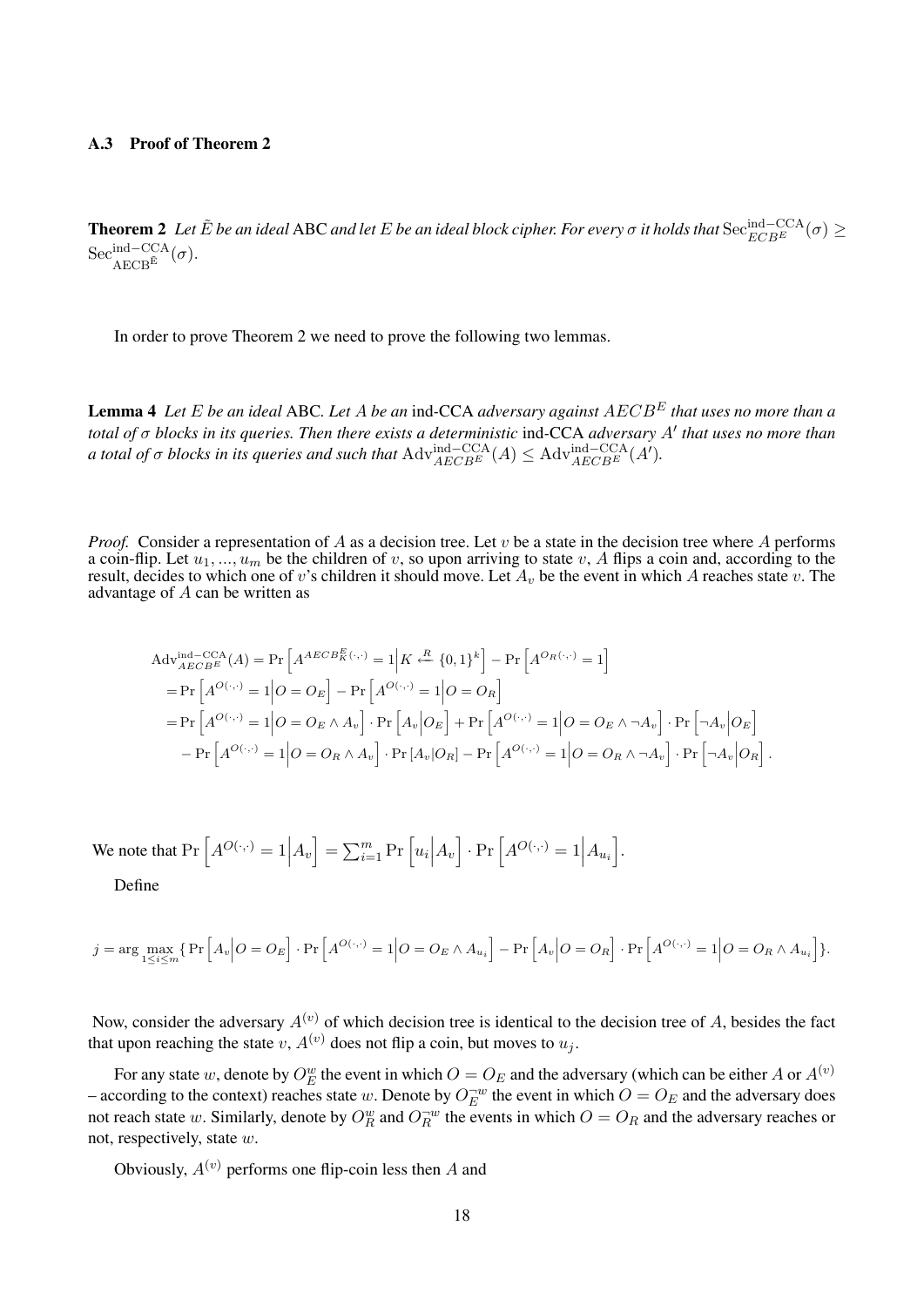$$
Adv_{AECEE}^{ind-CCA}(A^{(v)}) = Pr\left[A^{(v)O(\cdot,\cdot)} = 1 | O = O_E\right] - Pr\left[A^{(v)O(\cdot,\cdot)} = 1 | O = O_R\right]
$$
\n
$$
= Pr\left[A^{(v)O(\cdot,\cdot)} = 1 | O_E^v\right] \cdot Pr\left[A^{(v)}_v | O_E\right] + Pr\left[A^{(v)O(\cdot,\cdot)} = 1 | O_E^{*v}\right] \cdot Pr\left[\neg A^{(v)}_v | O_E\right]
$$
\n
$$
- Pr\left[A^{(v)O(\cdot,\cdot)} = 1 | O_E^u\right] \cdot Pr\left[A^{(v)}_v | O_R\right] - Pr\left[A^{(v)O(\cdot,\cdot)} = 1 | O_R^{*v}\right] \cdot Pr\left[\neg A^{(v)}_v | O_R\right]
$$
\n
$$
= Pr\left[A^{(v)O(\cdot,\cdot)} = 1 | O_E^{*v}\right] \cdot Pr\left[A^{(v)}_v | O_E\right] - Pr\left[A^{(v)O(\cdot,\cdot)} = 1 | O_R^{*v}\right] \cdot Pr\left[A^{(v)}_v | O_R\right]
$$
\n
$$
+ Pr\left[A^{(v)O(\cdot,\cdot)} = 1 | O_E^{*v}\right] \cdot Pr\left[\neg A^{(v)}_v | O_E\right] - Pr\left[A^{(v)O(\cdot,\cdot)} = 1 | O_R^{*v}\right] \cdot Pr\left[\neg A^{(v)}_v | O_R\right]
$$
\n
$$
\geq \sum_{i=1}^{m} Pr\left[u_i | A_v\right] \cdot \left(Pr\left[A_v | O_E\right] \cdot Pr\left[A^{O(\cdot,\cdot)} = 1 | O_E^{*v}\right] - Pr\left[A_v | O_R\right] \cdot Pr\left[A^{O(\cdot,\cdot)} = 1 | O = O_R^{*i}\right]\right)
$$
\n
$$
+ Pr\left[A^{(v)O(\cdot,\cdot)} = 1 | O_E^{*v}\right] \cdot Pr\left[\neg A^{(v)}_v | O_E\right] - Pr\left[A^{(v)O(\cdot,\cdot)} = 1 | O_R^{*v}\right] \cdot Pr\left[\neg A^{(v)}_v | O_R\right]
$$
\n
$$
= \sum_{i=1}^{m} Pr\left[u_i | A_v\right] \cdot Pr\left[A_v | O_E\right] \cdot Pr\left[A^{O(\cdot,\cdot)} = 1 | O_E^{*v}\right] - \
$$

By induction, we can create an adversary A' which does not perform any flip-coins and for which  $\text{Adv}_{AECB^E}^{\text{ind}-\text{CCA}}(A') \ge$  $\mathrm{Adv}^{\mathrm{ind-CCA}}_{AECB^E}(A).$ 

QED.

Definition 17 *The sequence of queries made by an* ind*-*CCA *adversary* A *to an oracle* O*, and the answers received for them is denoted by* s*tream.*

When discussing a *deterministic* adversary A, the output of the adversary in a single run depends only on the stream generated by  $A$ 's run (and since this is a deterministic adversary, the output actually depends only on the answers received by the oracle). Thus, the contribution of a single stream  $u$  that  $A$  accepts to the advantage of A is the difference between the probability of getting u when A runs on  $O_E$  and the probability of getting u when A runs on  $O_R$ . Formally, denote by U the set of all streams upon which A outputs '1'. Then,  $\mathrm{Adv}_{\mathcal{E}}^{\mathrm{ind-CCA}}(A) = \sum_{u\in U} \left( \Pr[u|O = O_E] - \Pr[u|O = O_R] \right).$ 

Lemma 5 *Let* X *be a reasonable* AMode*. Let* E *be an ideal* ABC*. Let* A *be a deterministic* ind*-*CCA *adversary against*  $X^E$  *that uses no more than a total of*  $\sigma$  *blocks in its queries, and such that*  $\text{Adv}_{X^E}^{\text{ind}-\text{CCA}}(A) \geq 0$ . If *there are*  $1 \leq \ell$  *streams that* A *accepts (outputs '1') then there exists a deterministic adversary* B *that uses no more than a total of*  $\sigma$  *blocks in its queries, accepts*  $2^n \leq \ell'$  *streams and such that*  $\text{Adv}_{X^E}^{\text{ind}-\text{CCA}}(B) \geq$  $\mathrm{Adv}_{X^E}^{\mathrm{ind-CCA}}(A).$ 

*Proof.* If  $2^n \leq \ell$  then  $B = A$  and we are done. If  $1 \leq \ell < 2^n$  then let u be a stream that A accepts and such that  $Pr[u|O = O_E] - Pr[u|O = O_R] \ge 0$  (obviously, there is at least one such stream). Let  $S_1$  be the first salt in u and let  $C_1$  be the answer to the first block of the first query in u. Let  $\pi$  be a permutation over  $\{0,1\}^n$ . Consider the stream  $u_\pi$  which is identical to u accepts that every answer block c to a query block with  $S = S_1, t = 1$  in u is replaced with  $\pi(c)$  in  $u_{\pi}$ . Since E is an ideal ABC then for each key, K, the permutation  $E_{K,S_1,1}(\cdot)$  is chosen uniformly at random. Therefore,  $Pr[u_\pi]O = O_E] = Pr[u|O = O_E]$ . Of course,  $Pr[u_{\pi}|O = O_R] = Pr[u|O = O_R] = 2^{-|u| \cdot n}$ , where  $|u|$  is the number of blocks in the queries of u. We obtain that  $Pr[u_{\pi}|O = O_E] - Pr[u_{\pi}|O = O_R] = Pr[u|O = O_E] - Pr[u|O = O_R] \ge 0.$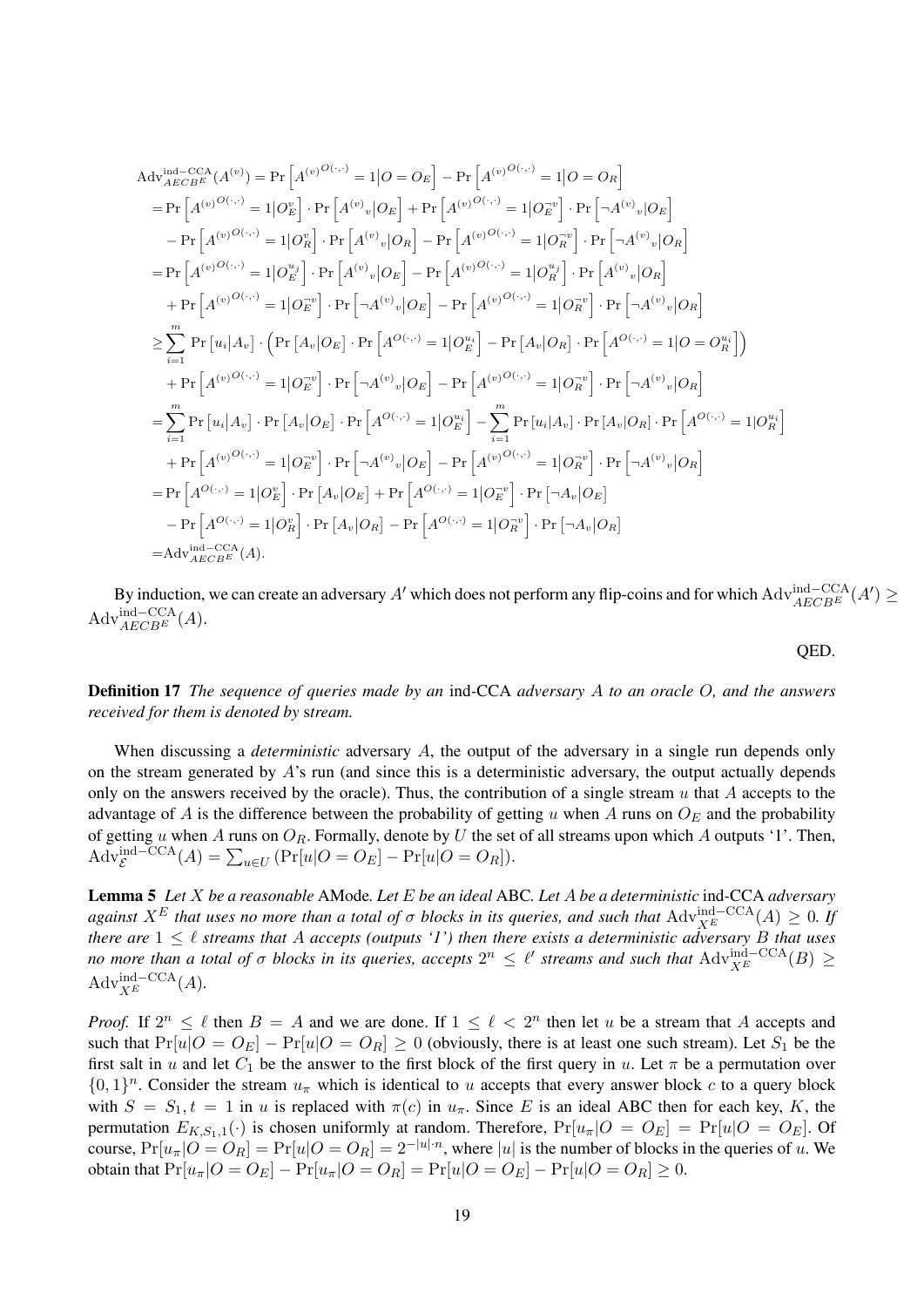Now, let  $U_A$  be the set of streams that A accepts. Let  ${\lbrace \pi_i \rbrace_{i=1}^{2^n}}$  be a set of  $2^n$  permutations such that  $\pi_i(C_1) \neq$  $\pi_j(C_1)$  for every  $i \neq j$ . Let  $U_B = U_A \bigcup_{i=1}^{2^n} u_{\pi_i}$  and let B be the adversary that accepts the streams that are in  $U_B$  and rejects the other streams. B accepts at least  $2^n$  streams and

$$
Adv_{XE}^{\text{ind}-\text{CCA}}(B) = \sum_{u \in U_B} (Pr[u|O = O_E] - Pr[u|O = O_R])
$$
  
= 
$$
\sum_{u \in U_A} (Pr[u|O = O_E] - Pr[u|O = O_R]) + \sum_{u \in U_B \backslash U_A} (Pr[u|O = O_E] - Pr[u|O = O_R])
$$
  

$$
\geq Adv_{XE}^{\text{ind}-\text{CCA}}(A)
$$

QED.

Now we can prove Theorem 2.

*Proof.* Let A be an ind-CCA adversary against  $AECB^{\tilde{E}}$  that uses no more than a total of  $\sigma$  blocks in its queries. W.l.g., A is deterministic (following Lemma 4). In case A does not accept any streams then  $\text{Adv}_{AECB^{\tilde{E}},A}^{\text{ind}-\text{CCA}}=0.$  In case that there are streams that A accepts then w.l.g., there are at least  $2^n$  such streams (following Lemma 5).

Every sequence that A accepts is generated by  $O_R$  with probability of at least  $2^{-n\sigma}$  and therefore, in case that there are sequences that A accepts,  $Pr[A^{O_R(\cdot,\cdot)} = 1] \geq 2^{-n(\sigma-1)}$ . Therefore, we can write

$$
\text{Adv}_{AECB^{\tilde{E}}}^{\text{ind}-\text{CCA}}(A) = \Pr\left[A^{O(\cdot,\cdot)} = 1 \middle| O = O_E\right] - \Pr\left[A^{O(\cdot,\cdot)} = 1 \middle| O = O_R\right] \le 1 - 2^{-n(\sigma-1)},
$$

and conclude that  $\text{Sec}_{AECB^{\hat{E}}}^{ind-cca}(\sigma) \leq 1 - 2^{-n(\sigma-1)}$ .

Now, consider an ind-CCA adversary B that works against  $ECB<sup>E</sup>$  and is defined as follows: B asks a single query of  $\sigma$  blocks, all equal and accepts (outputs '1') if and only if all  $\sigma$  blocks of the answer are equal.

Obviously,  $Pr[B^{O_E(\cdot)} = 1] = 1$  and  $Pr[B^{O_R(\cdot)} = 1] = 2^{-n(\sigma-1)}$ . Therefore we get

$$
\operatorname{Sec}_{ECB^E}^{\operatorname{ind}-\operatorname{CCA}}(\sigma) \ge \operatorname{Adv}_{ECB^E}^{\operatorname{ind}-\operatorname{CCA}}(B) = 1 - 2^{-n(\sigma-1)} \ge \operatorname{Sec}_{AECB^E}^{\operatorname{ind}-\operatorname{CCA}}(\sigma).
$$
\nQED.

## A.4 Proof of Theorem 3

**Theorem 3** *Let* X *be a reasonable* AMode, and let E *be an ideal* ABC. Then  $\text{Sec}_{X^E}^{\text{sem}-\text{ATK}}(\sigma) = 0$ , where  $ATK \in \{CPA, CCA\}.$ 

In order to prove Theorem 3 we need to prove the following lemmas.

**Lemma 6** *Let X be a reasonable AMode. Let E be an ideal ABC. Then, for every message*  $M = M_1 \mid ... \mid M_m$ , *and every*  $1 ≤ i ≤ m, c ∈ {0, 1}^{|M_i|}, K ∈ {0, 1}^k, S ∈ {0, 1}^s,$  *it holds that*  $Pr[C_i = c] = 2^{-|M_i|},$  where  $C = X_{K,S}^E(M)$  and when the randomness results from choosing the random permutations  $E_{K,S,t}$  for different *counter values* t*.*

*Proof.* Since E is an ideal ABC then  $E_{K,S,i}$  is a random permutation chosen uniformly from the permutation spaces. Therefore, for every possible  $x_i \in \{0,1\}^{|M_i|}$  and for every  $y \in \{0,1\}^{|M_i|}$  we get that  $Pr[y_i = y] =$  $Pr[E_{K,S,i}(x_i) = y] = 2^{-|M_i|}.$ 

Since X is a reasonable AMode in which  $C_i$  is a permutation of  $y_i$  then for every  $c \in \{0,1\}^{|M_i|}$  we get that  $Pr[C_i = c] = 2^{-|M_i|}.$